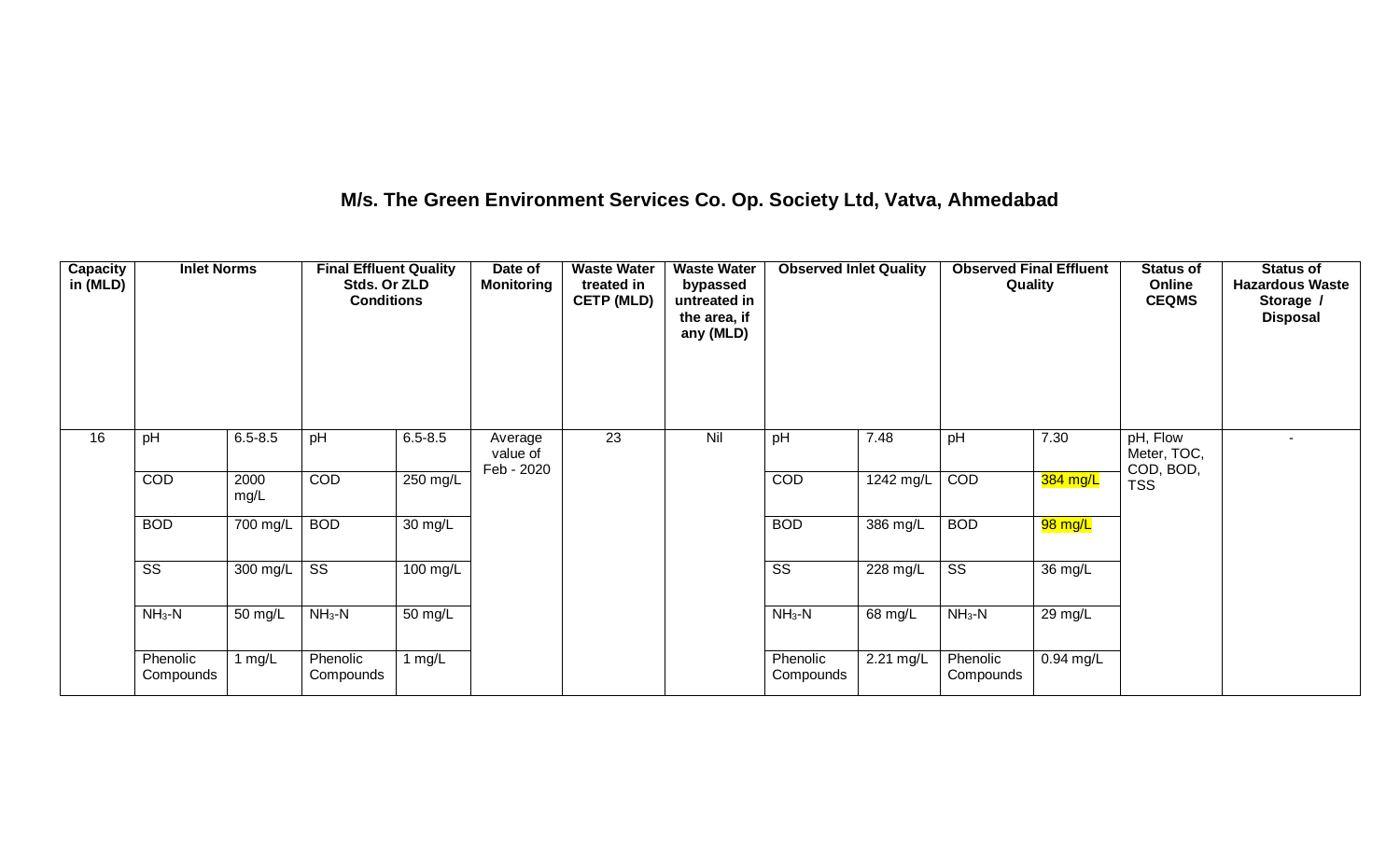#### **M/s. Odhav Enviro Project Ltd., Odhav, Ahmedabad**

| <b>Capacity</b><br>in (MLD) | <b>Inlet Norms</b>     |              | <b>Final Effluent Quality</b><br>Stds. Or ZLD<br><b>Conditions</b> |             | Date of<br><b>Monitoring</b>      | <b>Waste Water</b><br>treated in<br><b>CETP (MLD)</b> | <b>Waste Water</b><br>bypassed<br>untreated in<br>the area, if<br>any (MLD) | <b>Observed Inlet Quality</b> |                    | <b>Observed Final Effluent</b><br>Quality |                      | <b>Status of</b><br>Online<br><b>CEQMS</b>   | <b>Status of</b><br><b>Hazardous Waste</b><br>Storage /<br><b>Disposal</b> |
|-----------------------------|------------------------|--------------|--------------------------------------------------------------------|-------------|-----------------------------------|-------------------------------------------------------|-----------------------------------------------------------------------------|-------------------------------|--------------------|-------------------------------------------|----------------------|----------------------------------------------|----------------------------------------------------------------------------|
| 1.2                         | pH                     | $6.5 - 8.5$  | pH                                                                 | $6.5 - 8.5$ | Average<br>value of<br>Feb - 2020 | 1.1                                                   | Nil                                                                         | pH                            | 7.18               | pH                                        | 8.03                 | Flow meter at<br>inlet & outlet,<br>COD, pH, | Storage $-90$ MT                                                           |
|                             | COD                    | 2000<br>mg/L | COD                                                                | 250 mg/L    |                                   |                                                       |                                                                             | COD                           | $667 \text{ mg/L}$ | COD                                       | 566 mg/L             | TSS, BOD                                     |                                                                            |
|                             | <b>BOD</b>             | 700 mg/L     | <b>BOD</b>                                                         | 30 mg/L     |                                   |                                                       |                                                                             | <b>BOD</b>                    | 218 mg/L           | <b>BOD</b>                                | <mark>71 mg/L</mark> |                                              |                                                                            |
|                             | $\overline{\text{ss}}$ | 300 mg/L     | $\overline{\text{ss}}$                                             | 100 mg/L    |                                   |                                                       |                                                                             | $\overline{\text{ss}}$        | 300 mg/L           | $\overline{\text{ss}}$                    | 44 mg/L              |                                              |                                                                            |
|                             | $NH3-N$                | 50 mg/L      | $NH3-N$                                                            | 50 mg/L     |                                   |                                                       |                                                                             | $NH3-N$                       | 36 mg/L            | $NH3-N$                                   | 1 mg/L               |                                              |                                                                            |
|                             | Phenolic<br>Compounds  | 1 mg/L       | Phenolic<br>Compounds                                              | 1 $mg/L$    |                                   |                                                       |                                                                             | Phenolic<br>Compounds         | $0.63$ mg/L        | Phenolic<br>Compounds                     | $0.39$ mg/L          |                                              |                                                                            |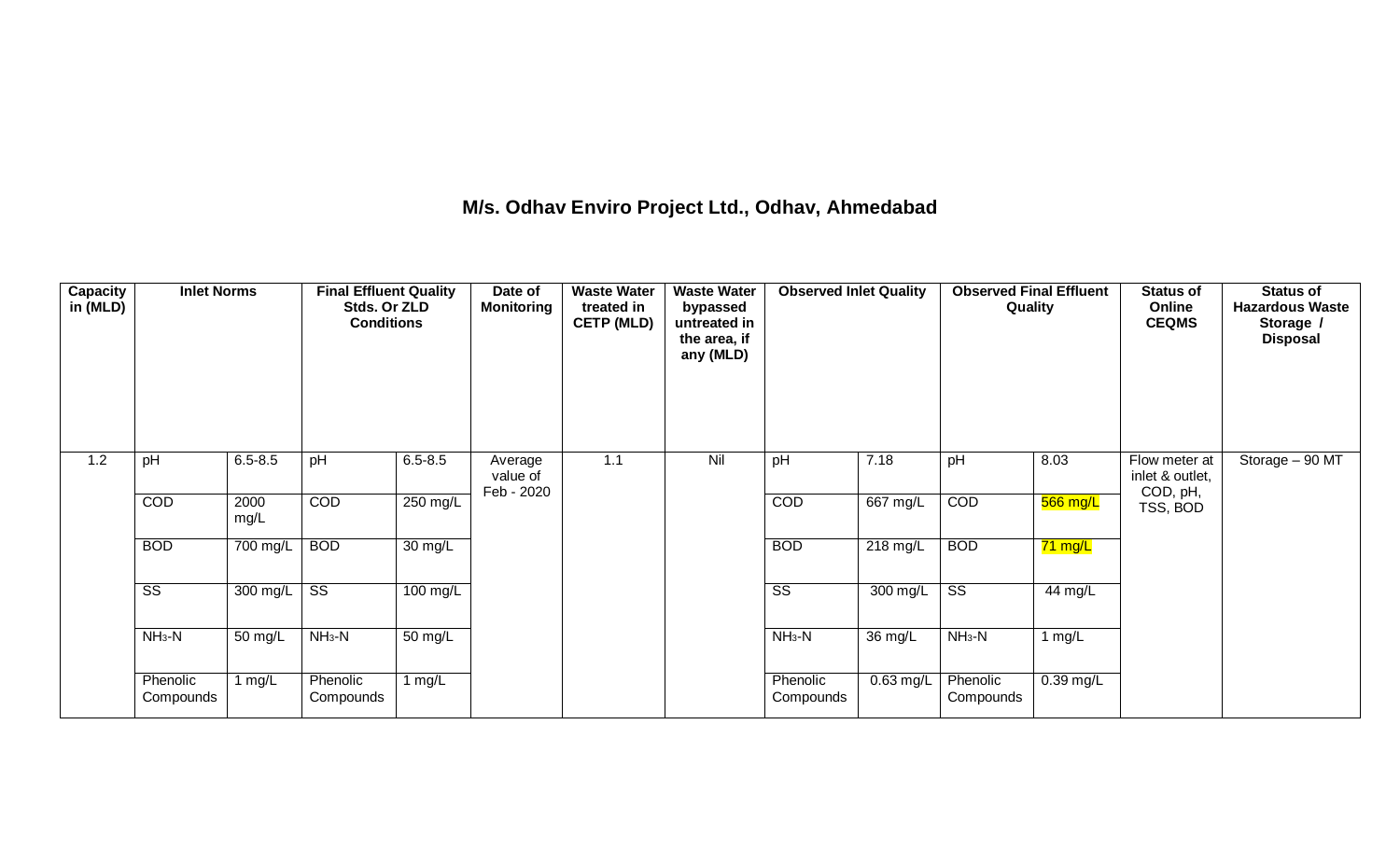## **M/s. Gujarat Vepari Maha Mandal Sahkari Udhyogik Vasahat Ltd, Ahmedabad**

| <b>Capacity</b><br>in (MLD) | <b>Inlet Norms</b>     |              | <b>Final Effluent Quality</b><br>Stds. Or ZLD<br><b>Conditions</b> |                      | Date of<br><b>Monitoring</b>      | <b>Waste Water</b><br>treated in<br><b>CETP (MLD)</b> | <b>Waste Water</b><br>bypassed<br>untreated in<br>the area, if<br>any (MLD) | <b>Observed Inlet Quality</b> |                     | <b>Observed Final Effluent</b><br>Quality |             | <b>Status of</b><br>Online<br><b>CEQMS</b> | Status of<br><b>Hazardous Waste</b><br>Storage /<br><b>Disposal</b> |
|-----------------------------|------------------------|--------------|--------------------------------------------------------------------|----------------------|-----------------------------------|-------------------------------------------------------|-----------------------------------------------------------------------------|-------------------------------|---------------------|-------------------------------------------|-------------|--------------------------------------------|---------------------------------------------------------------------|
| 0.45                        | pH                     | $6.5 - 8.5$  | pH                                                                 | $6.5 - 8.5$          | Average<br>value of<br>Feb - 2020 | 0.7                                                   | Nil                                                                         | pH                            | 7.20                | pH                                        | 7.20        | <b>Flow Meter</b>                          | Storage - 30 MT                                                     |
|                             | COD                    | 2000<br>mg/L | COD                                                                | $250 \text{ mg/L}$   |                                   |                                                       |                                                                             | COD                           | 1097 mg/L           | COD                                       | 566 mg/L    |                                            |                                                                     |
|                             | <b>BOD</b>             | 700 mg/L     | <b>BOD</b>                                                         | $\overline{30}$ mg/L |                                   |                                                       |                                                                             | <b>BOD</b>                    | 224 mg/L            | <b>BOD</b>                                | 95 mg/L     |                                            |                                                                     |
|                             | $\overline{\text{ss}}$ | 300 mg/L     | $\overline{\text{ss}}$                                             | $100 \text{ mg/L}$   |                                   |                                                       |                                                                             | $\overline{\text{ss}}$        | $1790 \text{ mg/L}$ | $\overline{\text{ss}}$                    | 82 mg/L     |                                            |                                                                     |
|                             | $NH3-N$                | 50 mg/L      | $NH3-N$                                                            | $\overline{50}$ mg/L |                                   |                                                       |                                                                             | $NH3-N$                       | 117 mg/L            | $NH3-N$                                   | $133$ mg/L  |                                            |                                                                     |
|                             | Phenolic<br>Compounds  | 1 $mg/L$     | Phenolic<br>Compounds                                              | 1 mg/L               |                                   |                                                       |                                                                             | Phenolic<br>Compounds         | $0.50$ mg/L         | Phenolic<br>Compounds                     | $0.75$ mg/L |                                            |                                                                     |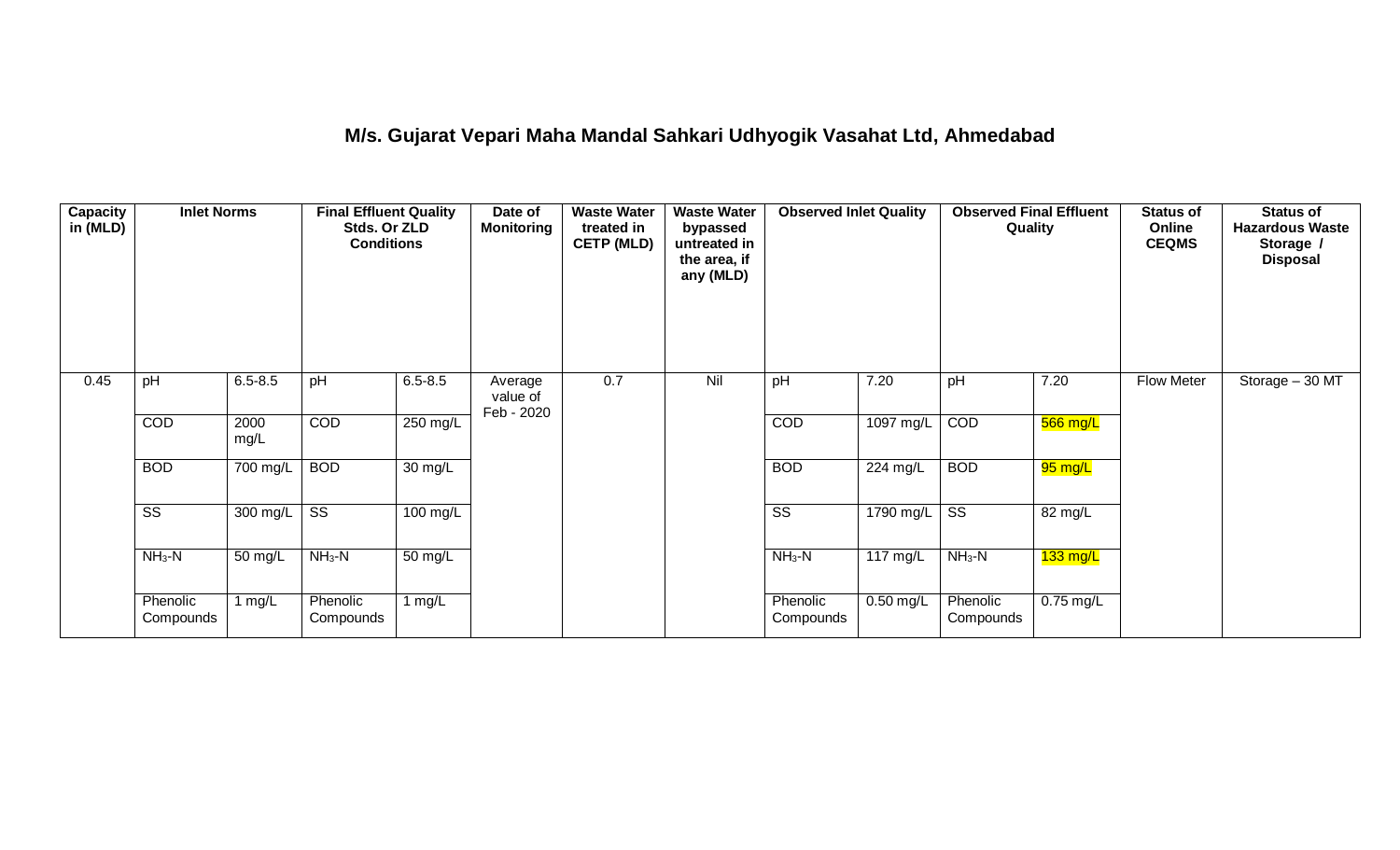## **M/s. Odhav Green Enviro Project Association, Odhav, Ahmedabad**

| <b>Capacity</b><br>in (MLD) | <b>Inlet Norms</b>     |             | <b>Final Effluent Quality</b><br>Stds. Or ZLD<br><b>Conditions</b> |                      | Date of<br><b>Monitoring</b>      | <b>Waste Water</b><br>treated in<br><b>CETP (MLD)</b> | <b>Waste Water</b><br>bypassed<br>untreated in<br>the area, if<br>any (MLD) | <b>Observed Inlet Quality</b> |                    | <b>Observed Final Effluent</b><br>Quality |             | <b>Status of</b><br>Online<br><b>CEQMS</b> | <b>Status of</b><br><b>Hazardous Waste</b><br>Storage /<br><b>Disposal</b> |
|-----------------------------|------------------------|-------------|--------------------------------------------------------------------|----------------------|-----------------------------------|-------------------------------------------------------|-----------------------------------------------------------------------------|-------------------------------|--------------------|-------------------------------------------|-------------|--------------------------------------------|----------------------------------------------------------------------------|
| 1.00                        | pH                     | $6.5 - 8.5$ | pH                                                                 | $6.5 - 8.5$          | Average<br>value of<br>Feb - 2020 | 0.8                                                   | Nil                                                                         | pH                            | 7.54               | pH                                        | 7.19        | ۰.                                         |                                                                            |
|                             | COD                    | 750 mg/L    | COD                                                                | 250 mg/L             |                                   |                                                       |                                                                             | COD                           | 564 mg/L           | COD                                       | 172 mg/L    |                                            |                                                                            |
|                             | <b>BOD</b>             | 250 mg/L    | <b>BOD</b>                                                         | $30 \text{ mg/L}$    |                                   |                                                       |                                                                             | <b>BOD</b>                    | $201 \text{ mg/L}$ | <b>BOD</b>                                | 81 mg/L     |                                            |                                                                            |
|                             | $\overline{\text{ss}}$ | 300 mg/L    | $\overline{\text{ss}}$                                             | 100 mg/L             |                                   |                                                       |                                                                             | $\overline{\text{ss}}$        | 125 mg/L           | $\overline{\text{ss}}$                    | 70 mg/L     |                                            |                                                                            |
|                             | $NH3-N$                | 50 mg/L     | $NH3-N$                                                            | $\overline{50}$ mg/L |                                   |                                                       |                                                                             | $NH3-N$                       | 82 mg/L            | $NH3-N$                                   | 43 mg/L     |                                            |                                                                            |
|                             | Phenolic<br>Compounds  | 1 $mg/L$    | Phenolic<br>Compounds                                              | 1 $mg/L$             |                                   |                                                       |                                                                             | Phenolic<br>Compounds         | $0.68$ mg/L        | Phenolic<br>Compounds                     | $0.60$ mg/L |                                            |                                                                            |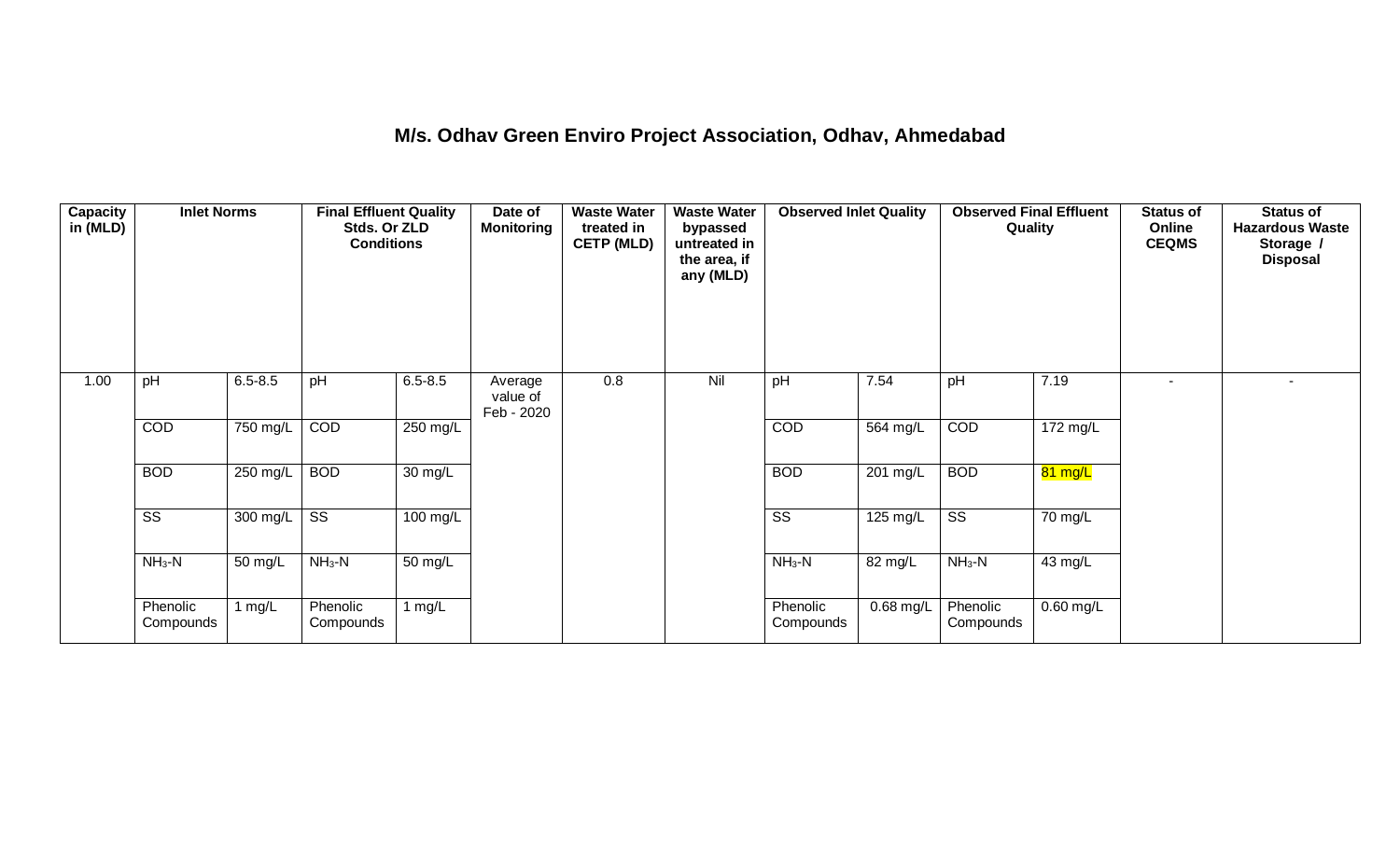### **M/s. Naroda Enviro Project Ltd., Naroda, Ahmedabad**

| <b>Capacity</b><br>in (MLD) | <b>Inlet Norms</b>     |              | <b>Final Effluent Quality</b><br>Stds. Or ZLD<br><b>Conditions</b> |                      | Date of<br><b>Monitoring</b>      | <b>Waste Water</b><br>treated in<br><b>CETP (MLD)</b> | <b>Waste Water</b><br>bypassed<br>untreated in<br>the area, if<br>any (MLD) | <b>Observed Inlet Quality</b> |             | <b>Observed Final Effluent</b><br>Quality |             | <b>Status of</b><br>Online<br><b>CEQMS</b> | <b>Status of</b><br><b>Hazardous Waste</b><br>Storage /<br><b>Disposal</b> |
|-----------------------------|------------------------|--------------|--------------------------------------------------------------------|----------------------|-----------------------------------|-------------------------------------------------------|-----------------------------------------------------------------------------|-------------------------------|-------------|-------------------------------------------|-------------|--------------------------------------------|----------------------------------------------------------------------------|
| 3.00                        | pH                     | $6.5 - 8.5$  | pH                                                                 | $6.5 - 8.5$          | Average<br>value of<br>Feb - 2020 | 4.5                                                   | Nil                                                                         | pH                            | 7.13        | pH                                        | 6.92        | ۰.                                         | Storage - 700 MT                                                           |
|                             | COD                    | 2000<br>mg/L | COD                                                                | 250 mg/L             |                                   |                                                       |                                                                             | COD                           | 1865 mg/L   | COD                                       | $1105$ mg/L |                                            |                                                                            |
|                             | <b>BOD</b>             | 700 mg/L     | <b>BOD</b>                                                         | $\overline{30}$ mg/L |                                   |                                                       |                                                                             | <b>BOD</b>                    | 615 mg/L    | <b>BOD</b>                                | 252 mg/L    |                                            |                                                                            |
|                             | $\overline{\text{ss}}$ | $300$ mg/L   | $\overline{\text{ss}}$                                             | $100 \text{ mg/L}$   |                                   |                                                       |                                                                             | $\overline{\text{ss}}$        | 335 mg/L    | $\overline{\text{ss}}$                    | 70 mg/L     |                                            |                                                                            |
|                             | $NH3-N$                | 50 mg/L      | $NH3-N$                                                            | $50 \text{ mg/L}$    |                                   |                                                       |                                                                             | $NH3-N$                       | 57 mg/L     | $NH3-N$                                   | 75 mg/L     |                                            |                                                                            |
|                             | Phenolic<br>Compounds  | 1 mg/L       | Phenolic<br>Compounds                                              | 1 mg/L               |                                   |                                                       |                                                                             | Phenolic<br>Compounds         | $1.31$ mg/L | Phenolic<br>Compounds                     | $0.52$ mg/L |                                            |                                                                            |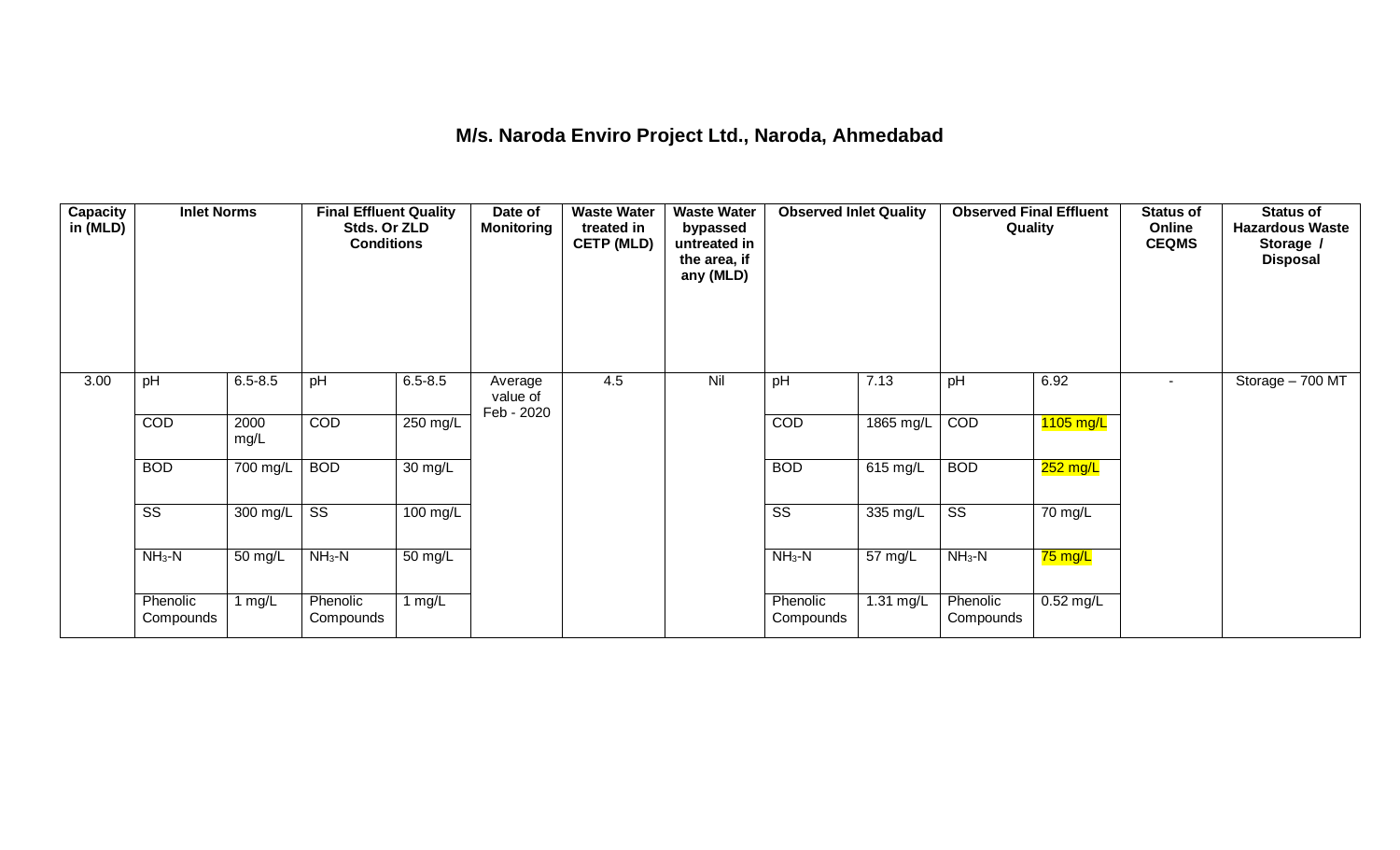## **M/s. Narol Dyestuff Enviro Society., Narol, Ahmedabad**

| <b>Capacity</b><br>in (MLD) | <b>Inlet Norms</b>     |              | <b>Final Effluent Quality</b><br>Stds. Or ZLD<br><b>Conditions</b> |                      | Date of<br><b>Monitoring</b>      | <b>Waste Water</b><br>treated in<br><b>CETP (MLD)</b> | <b>Waste Water</b><br>bypassed<br>untreated in<br>the area, if<br>any (MLD) | <b>Observed Inlet Quality</b> |             | Quality                | <b>Observed Final Effluent</b> | <b>Status of</b><br>Online<br><b>CEQMS</b> | Status of<br><b>Hazardous Waste</b><br>Storage /<br><b>Disposal</b> |
|-----------------------------|------------------------|--------------|--------------------------------------------------------------------|----------------------|-----------------------------------|-------------------------------------------------------|-----------------------------------------------------------------------------|-------------------------------|-------------|------------------------|--------------------------------|--------------------------------------------|---------------------------------------------------------------------|
| 0.040                       | pH                     | $6.5 - 8.5$  | pH                                                                 | $6.5 - 8.5$          | Average<br>value of<br>Feb - 2020 | 0.020                                                 | Nil                                                                         | pH                            | 8.13        | pH                     | 7.78                           | $\sim$                                     | Storage - 30 MT                                                     |
|                             | COD                    | 1500<br>mg/L | COD                                                                | 250 mg/L             |                                   |                                                       |                                                                             | COD                           | 511 mg/L    | COD                    | $172 \text{ mg/L}$             |                                            |                                                                     |
|                             | <b>BOD</b>             | 500 mg/L     | <b>BOD</b>                                                         | $\overline{30}$ mg/L |                                   |                                                       |                                                                             | <b>BOD</b>                    | 134 mg/L    | <b>BOD</b>             | 55 mg/L                        |                                            |                                                                     |
|                             | $\overline{\text{ss}}$ | 300 mg/L     | $\overline{\text{ss}}$                                             | 100 mg/L             |                                   |                                                       |                                                                             | $\overline{\text{ss}}$        | 198 mg/L    | $\overline{\text{ss}}$ | $\overline{50}$ mg/L           |                                            |                                                                     |
|                             | $NH3-N$                | 50 mg/L      | $NH3-N$                                                            | $\overline{50}$ mg/L |                                   |                                                       |                                                                             | $NH3-N$                       | 36 mg/L     | $NH3-N$                | $21 \text{ mg/L}$              |                                            |                                                                     |
|                             | Phenolic<br>Compounds  | 1 $mg/L$     | Phenolic<br>Compounds                                              | 1 $mg/L$             |                                   |                                                       |                                                                             | Phenolic<br>Compounds         | $0.86$ mg/L | Phenolic<br>Compounds  | <b>BDL</b>                     |                                            |                                                                     |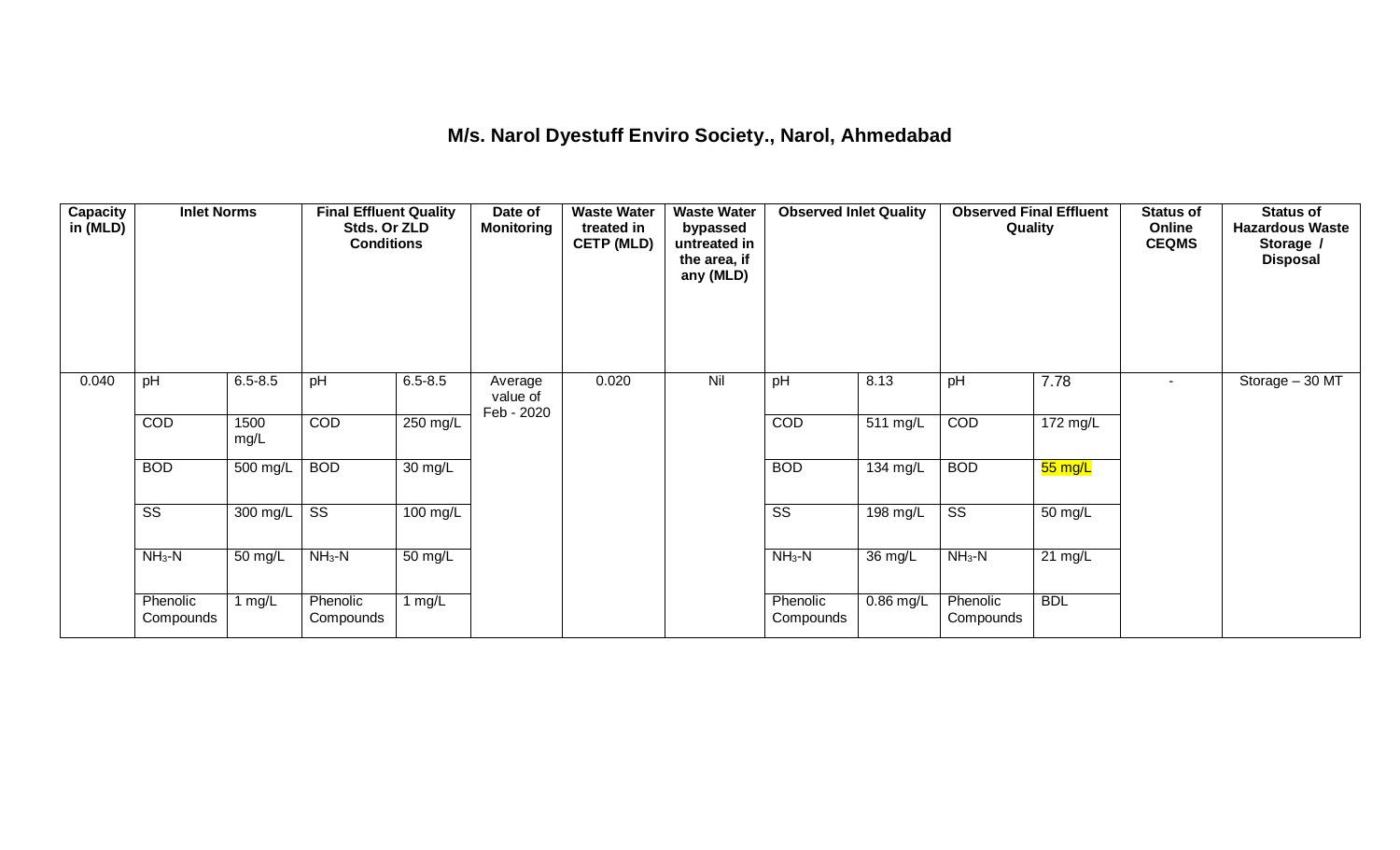## **M/s. Narol Textile Infrastructure & Enviro Management, (ATPA Swarnim Gujarat Enviro P. Ltd), Ahmedabad**

| <b>Capacity</b><br>in (MLD) | <b>Inlet Norms</b>     |              | <b>Final Effluent Quality</b><br>Stds. Or ZLD<br><b>Conditions</b> |                      | Date of<br><b>Monitoring</b>      | <b>Waste Water</b><br>treated in<br><b>CETP (MLD)</b> | <b>Waste Water</b><br>bypassed<br>untreated in<br>the area, if<br>any (MLD) | <b>Observed Inlet Quality</b> |           | <b>Observed Final Effluent</b><br>Quality |                       | <b>Status of</b><br>Online<br><b>CEQMS</b> | <b>Status of</b><br><b>Hazardous Waste</b><br>Storage /<br><b>Disposal</b> |
|-----------------------------|------------------------|--------------|--------------------------------------------------------------------|----------------------|-----------------------------------|-------------------------------------------------------|-----------------------------------------------------------------------------|-------------------------------|-----------|-------------------------------------------|-----------------------|--------------------------------------------|----------------------------------------------------------------------------|
| 100                         | pH                     | $6.5 - 8.5$  | pH                                                                 | $6.5 - 8.5$          | Average<br>value of<br>Feb - 2020 | 100                                                   | Nil                                                                         | pH                            | 7.14      | pH                                        | 7.85                  |                                            |                                                                            |
|                             | COD                    | 1200<br>mg/L | COD                                                                | 250 mg/L             |                                   |                                                       |                                                                             | COD                           | 1107 mg/L | COD                                       | <mark>296 mg/L</mark> |                                            |                                                                            |
|                             | <b>BOD</b>             | 500 mg/L     | <b>BOD</b>                                                         | $\overline{30}$ mg/L |                                   |                                                       |                                                                             | <b>BOD</b>                    | 520 mg/L  | <b>BOD</b>                                | $102 \text{ mg/L}$    |                                            |                                                                            |
|                             | $\overline{\text{SS}}$ | 300 mg/L     | $\overline{\text{ss}}$                                             | $100 \text{ mg/L}$   |                                   |                                                       |                                                                             | $\overline{\text{ss}}$        | 635 mg/L  | $\overline{\text{SS}}$                    | $132$ mg/L            |                                            |                                                                            |
|                             | $NH3-N$                | 50 mg/L      | $NH3-N$                                                            | 50 mg/L              |                                   |                                                       |                                                                             | $NH3-N$                       | 62 mg/L   | $NH3-N$                                   | 30 mg/L               |                                            |                                                                            |
|                             | Phenolic<br>Compounds  | 1 $mg/L$     | Phenolic<br>Compounds                                              | 1 mg/L               |                                   |                                                       |                                                                             | Phenolic<br>Compounds         | 2.01 mg/L | Phenolic<br>Compounds                     | $0.4$ mg/L            |                                            |                                                                            |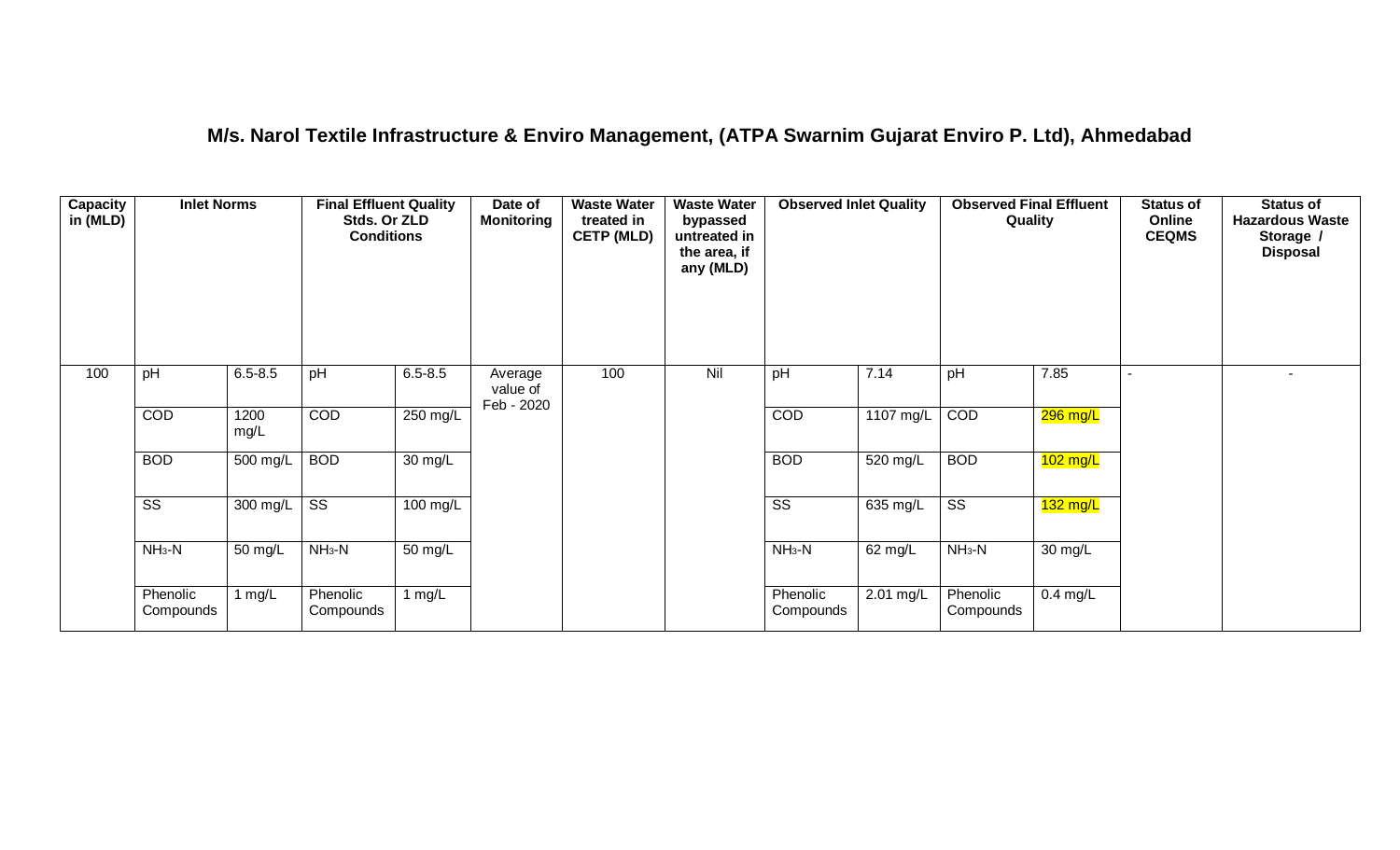# **M/s. Tata Motors Ltd Vendors Park, Sanand, Ahmedabad**

| <b>Capacity</b><br>in (MLD) | <b>Inlet Norms</b>     |                       | <b>Final Effluent Quality</b><br>Stds. Or ZLD<br><b>Conditions</b> |                    | Date of<br><b>Monitoring</b>      | <b>Waste Water</b><br>treated in<br><b>CETP (MLD)</b> | <b>Waste Water</b><br>bypassed<br>untreated in<br>the area, if<br>any (MLD) | <b>Observed Inlet Quality</b> |                | <b>Observed Final Effluent</b><br>Quality |            | <b>Status of</b><br>Online<br><b>CEQMS</b> | <b>Status of</b><br><b>Hazardous Waste</b><br>Storage /<br><b>Disposal</b> |
|-----------------------------|------------------------|-----------------------|--------------------------------------------------------------------|--------------------|-----------------------------------|-------------------------------------------------------|-----------------------------------------------------------------------------|-------------------------------|----------------|-------------------------------------------|------------|--------------------------------------------|----------------------------------------------------------------------------|
| 1.5                         | pH                     | $6 - 10.5$            | pH                                                                 | $6.5 - 8.5$        | Average<br>value of<br>Feb - 2020 | 0.10                                                  | Nil                                                                         | pH                            | $\blacksquare$ | pH                                        | 8.25       | pH, DO<br>meter, TOC<br>meter, Flow        | Storage - 3 MT                                                             |
|                             | COD                    | 900 mg/L              | $\overline{COD}$                                                   | $100 \text{ mg/L}$ |                                   |                                                       |                                                                             | COD                           | $\sim$         | COD                                       | 28 mg/L    | meter                                      |                                                                            |
|                             | <b>BOD</b>             | 250 mg/L              | <b>BOD</b>                                                         | $30 \text{ mg/L}$  |                                   |                                                       |                                                                             | <b>BOD</b>                    | $\sim$         | <b>BOD</b>                                | 3 mg/L     |                                            |                                                                            |
|                             | $\overline{\text{ss}}$ | $100 \text{ mg/L}$    | $\overline{\text{ss}}$                                             | $100$ mg/L         |                                   |                                                       |                                                                             | $\overline{\text{SS}}$        | $\sim$         | $\overline{\text{SS}}$                    | 8 mg/L     |                                            |                                                                            |
|                             | $NH3-N$                | 50 mg/L               | $NH3-N$                                                            | 50 mg/L            |                                   |                                                       |                                                                             | $NH3-N$                       | $\sim$         | $NH3-N$                                   | 1 mg/L     |                                            |                                                                            |
|                             | Phenolic<br>Compounds  | Not<br>Applicabl<br>e | Phenolic<br>Compounds                                              | 1 $mg/L$           |                                   |                                                       |                                                                             | Phenolic<br>Compounds         | $\sim$         | Phenolic<br>Compounds                     | <b>BDL</b> |                                            |                                                                            |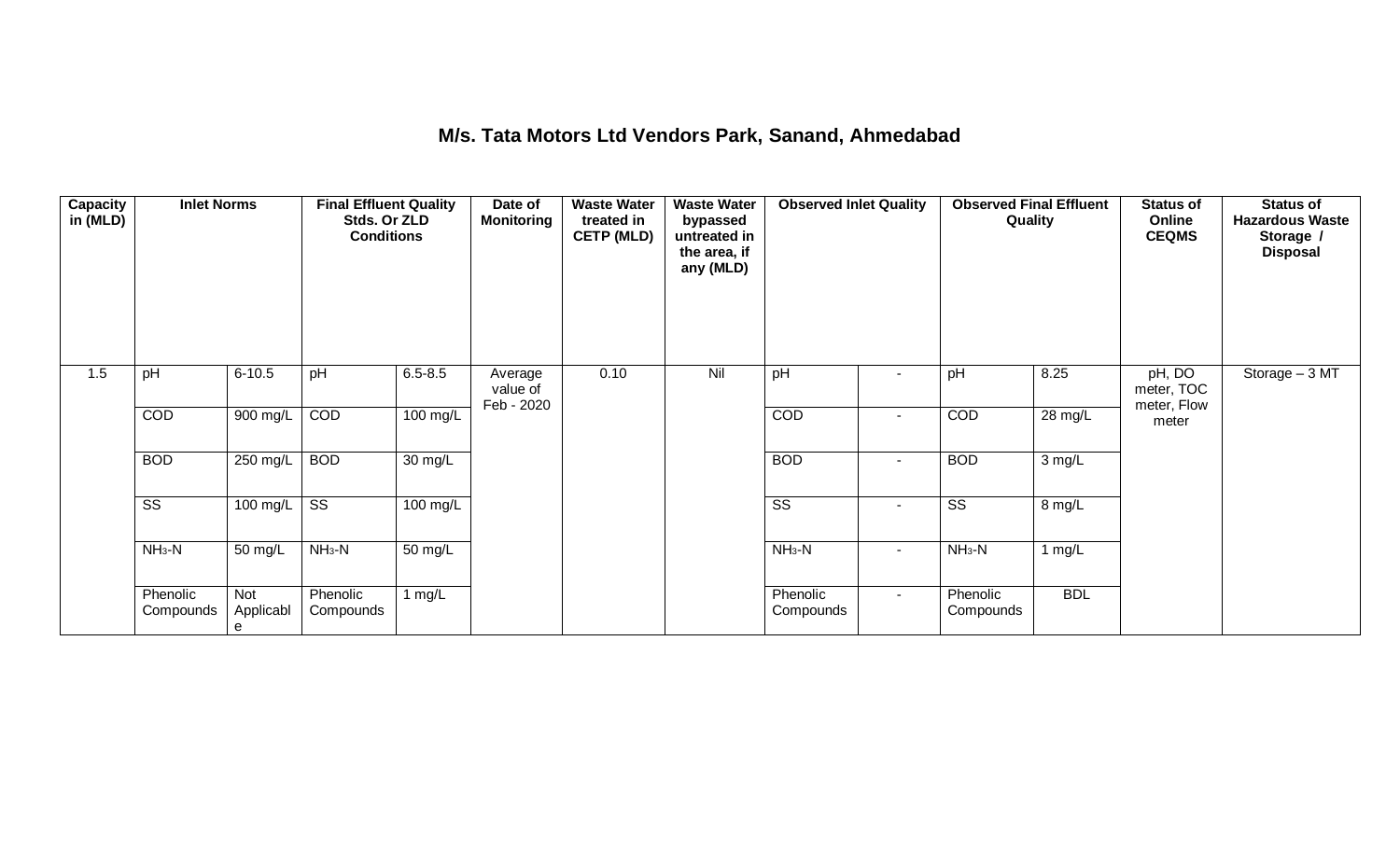## **M/s. Zydus Infrastructure Pvt. Ltd, Changodar, Ahmedabad**

| Capacity<br>in (MLD) | <b>Inlet Norms</b>                   |             | <b>Final Effluent Quality</b><br>Stds. Or ZLD<br><b>Conditions</b> |                               | Date of<br><b>Monitoring</b>      | <b>Waste Water</b><br>treated in<br><b>CETP (MLD)</b> | <b>Waste Water</b><br>bypassed<br>untreated in<br>the area, if<br>any (MLD) | <b>Observed Inlet Quality</b>        |                    | <b>Observed Final Effluent</b><br>Quality |            | <b>Status of</b><br>Online<br><b>CEQMS</b> | <b>Status of</b><br><b>Hazardous Waste</b><br>Storage /<br><b>Disposal</b> |
|----------------------|--------------------------------------|-------------|--------------------------------------------------------------------|-------------------------------|-----------------------------------|-------------------------------------------------------|-----------------------------------------------------------------------------|--------------------------------------|--------------------|-------------------------------------------|------------|--------------------------------------------|----------------------------------------------------------------------------|
| 3                    | pH                                   | $6 - 8$     | pH                                                                 | No outlet<br>norms<br>are     | Average<br>value of<br>Feb - 2020 | 1.8                                                   | Nil                                                                         | pH                                   | 7.54               | pH                                        | 7.57       | pH, TOC<br>meter                           | Storage $-5$ MT                                                            |
|                      | COD                                  | 850 mg/L    | COD                                                                | prescribe<br>d as it is       |                                   |                                                       |                                                                             | COD                                  | $476 \text{ mg/L}$ | COD                                       | 8 mg/L     |                                            |                                                                            |
|                      | BOD(3)<br>days at<br>$27^{\circ}$ C) | 400 mg/L    | BOD(3)<br>days at<br>$27^{\circ}C$ )                               | a ZLD<br>based<br>CETP by     |                                   |                                                       |                                                                             | BOD(3)<br>days at<br>$27^{\circ}C$ ) | $200$ mg/L         | BOD(3)<br>days at<br>$27^{\circ}C$ )      | $2$ mg/L   |                                            |                                                                            |
|                      | $\overline{\text{ss}}$               | 300 mg/L    | SS                                                                 | the<br>means of<br><b>MEE</b> |                                   |                                                       |                                                                             | $\overline{\text{ss}}$               | 60 mg/L            | $\overline{\text{ss}}$                    | $4$ mg/L   |                                            |                                                                            |
|                      | $NH3-N$                              | $<$ 10 mg/L | $NH3-N$                                                            |                               |                                   |                                                       |                                                                             | $NH3-N$                              | 24 mg/L            | $NH3-N$                                   | 4 mg/L     |                                            |                                                                            |
|                      | Phenolic<br>Compounds                | $<$ 3 mg/L  | Phenolic<br>Compounds                                              |                               |                                   |                                                       |                                                                             | Phenolic<br>Compounds                | $0.39$ mg/L        | Phenolic<br>Compounds                     | <b>BDL</b> |                                            |                                                                            |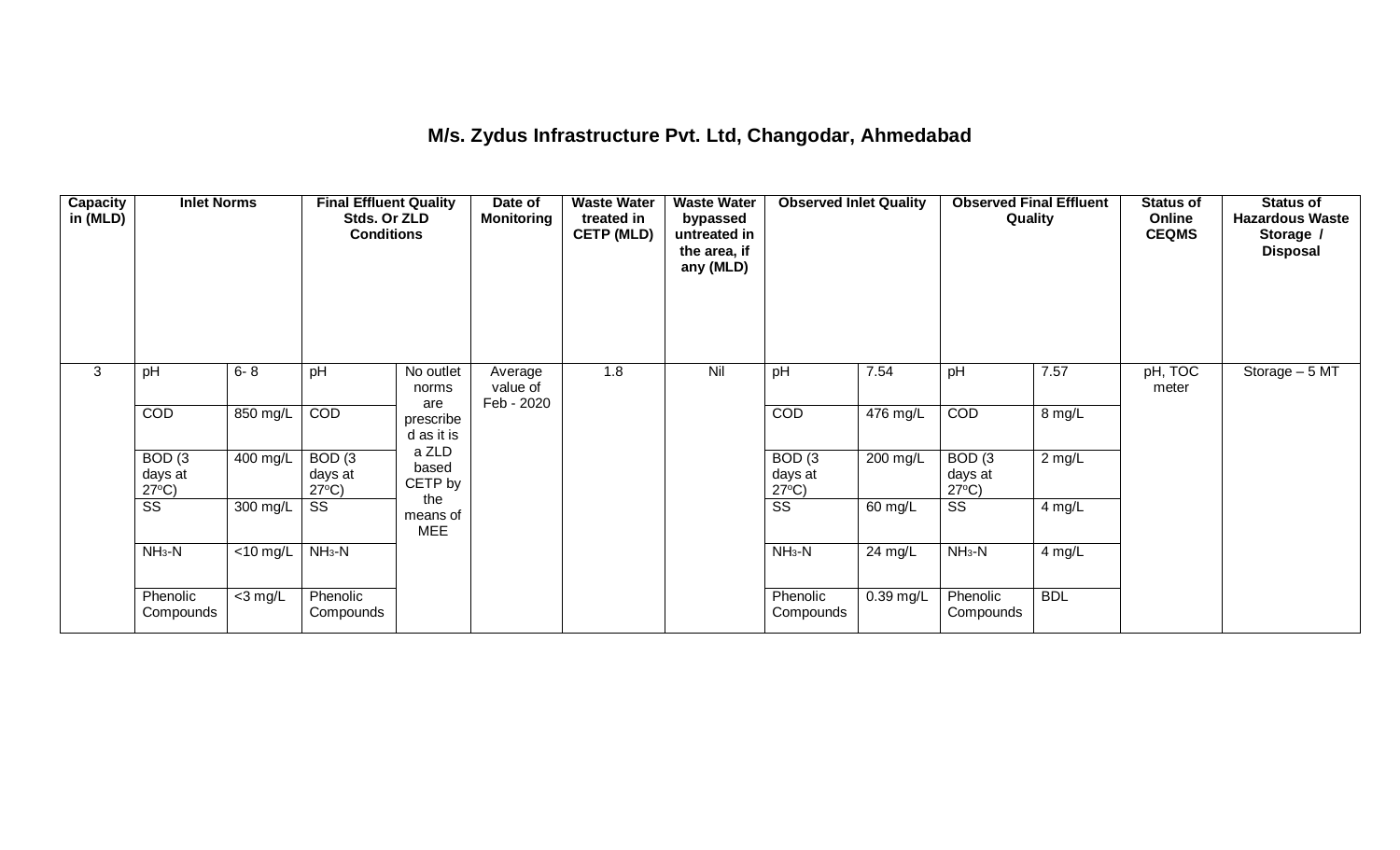### **M/s. Bavla Eco Project Ltd., Bavla, Ahmedabad**

| <b>Capacity</b><br>in (MLD) | <b>Inlet Norms</b>     |              | <b>Final Effluent Quality</b><br>Stds. Or ZLD<br><b>Conditions</b> |                       | Date of<br>Monitoring             | <b>Waste Water</b><br>treated in<br><b>CETP (MLD)</b> | <b>Waste Water</b><br>bypassed<br>untreated in<br>the area, if<br>any (MLD) | <b>Observed Inlet Quality</b> |                          | <b>Observed Final Effluent</b><br>Quality |                          | <b>Status of</b><br>Online<br><b>CEQMS</b> | <b>Status of</b><br><b>Hazardous Waste</b><br>Storage /<br><b>Disposal</b> |
|-----------------------------|------------------------|--------------|--------------------------------------------------------------------|-----------------------|-----------------------------------|-------------------------------------------------------|-----------------------------------------------------------------------------|-------------------------------|--------------------------|-------------------------------------------|--------------------------|--------------------------------------------|----------------------------------------------------------------------------|
| 1.00                        | pH                     | $5.5 - 8.5$  | pH                                                                 | $6.5 - 8.5$           | Average<br>value of<br>Feb - 2020 | 0.3                                                   | Nil                                                                         | pH                            | $\overline{\phantom{a}}$ | pH                                        | 7.59                     | $\blacksquare$                             |                                                                            |
|                             | COD                    | 4500<br>mg/L | COD                                                                | $250 \text{ mg/L}$    |                                   |                                                       |                                                                             | COD                           | $\blacksquare$           | COD                                       | 207 mg/L                 |                                            |                                                                            |
|                             | <b>BOD</b>             | 1500<br>mg/L | <b>BOD</b>                                                         | $100 \text{ mg/L}$    |                                   |                                                       |                                                                             | <b>BOD</b>                    | $\sim$                   | <b>BOD</b>                                | $\overline{54}$ mg/L     |                                            |                                                                            |
|                             | $\overline{\text{ss}}$ | 300 mg/L     | $\overline{\text{ss}}$                                             | $100$ mg/L            |                                   |                                                       |                                                                             | $\overline{\text{ss}}$        | $\blacksquare$           | $\overline{\text{ss}}$                    | 106 mg/L                 |                                            |                                                                            |
|                             | $NH3-N$                | $\sim$       | $NH3-N$                                                            | 50 mg/L               |                                   |                                                       |                                                                             | $NH3-N$                       | $\sim$                   | $NH3-N$                                   | 11 $mg/L$                |                                            |                                                                            |
|                             | Phenolic<br>Compounds  | $\sim$       | Phenolic<br>Compounds                                              | Not<br>Applicabl<br>e |                                   |                                                       |                                                                             | Phenolic<br>Compounds         | $\sim$                   | Phenolic<br>Compounds                     | $\overline{\phantom{a}}$ |                                            |                                                                            |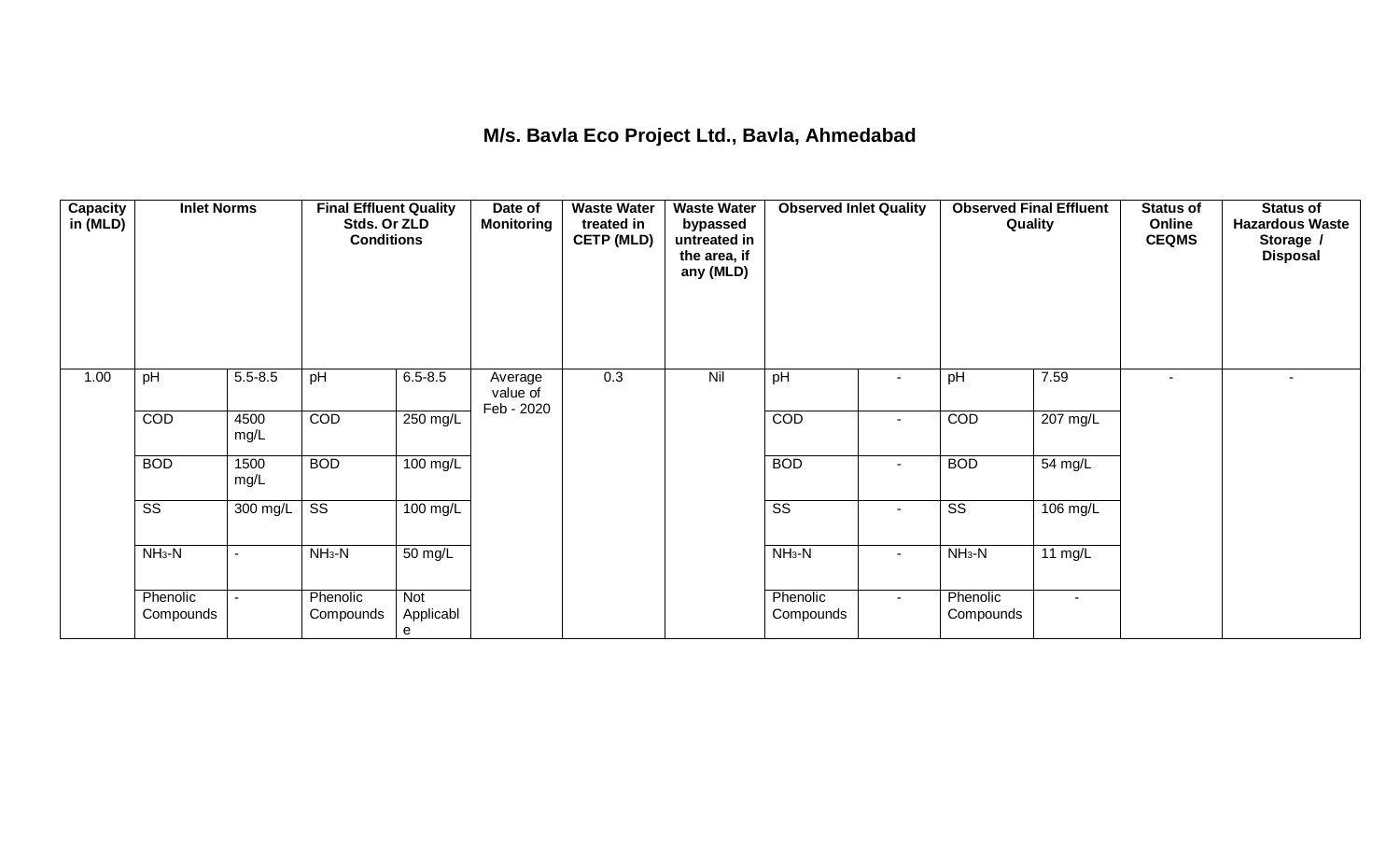# **M/s. Vinayak Jal Sudhikaran Sahakari Mandali Ltd, Bavla, Ahmedabad**

| <b>Capacity</b><br>in (MLD) | <b>Inlet Norms</b>     |                          | <b>Final Effluent Quality</b><br>Stds. Or ZLD<br><b>Conditions</b> |                       | Date of<br>Monitoring             | <b>Waste Water</b><br>treated in<br><b>CETP (MLD)</b> | <b>Waste Water</b><br>bypassed<br>untreated in<br>the area, if<br>any (MLD) | <b>Observed Inlet Quality</b> |                          | <b>Observed Final Effluent</b><br>Quality |                | Status of<br>Online<br><b>CEQMS</b> | Status of<br><b>Hazardous Waste</b><br>Storage /<br><b>Disposal</b> |
|-----------------------------|------------------------|--------------------------|--------------------------------------------------------------------|-----------------------|-----------------------------------|-------------------------------------------------------|-----------------------------------------------------------------------------|-------------------------------|--------------------------|-------------------------------------------|----------------|-------------------------------------|---------------------------------------------------------------------|
| 1.50                        | pH                     | $5.5 - 8.5$              | pH                                                                 | $6.5 - 8.5$           | Average<br>value of<br>Feb - 2020 | 4                                                     | Nil                                                                         | pH                            | $\overline{\phantom{a}}$ | pH                                        | 7.84           |                                     |                                                                     |
|                             | COD                    | 4500<br>mg/L             | COD                                                                | $250 \text{ mg/L}$    |                                   |                                                       |                                                                             | COD                           | $\blacksquare$           | COD                                       | 178 mg/L       |                                     |                                                                     |
|                             | <b>BOD</b>             | 1500<br>mg/L             | <b>BOD</b>                                                         | $100 \text{ mg/L}$    |                                   |                                                       |                                                                             | <b>BOD</b>                    | $\blacksquare$           | <b>BOD</b>                                | 51 mg/L        |                                     |                                                                     |
|                             | $\overline{\text{ss}}$ | 300 mg/L                 | $\overline{\text{ss}}$                                             | $100$ mg/L            |                                   |                                                       |                                                                             | $\overline{\text{ss}}$        | $\sim$                   | $\overline{\text{SS}}$                    | 56 mg/L        |                                     |                                                                     |
|                             | $NH3-N$                | $\overline{\phantom{a}}$ | $NH3-N$                                                            | 50 mg/L               |                                   |                                                       |                                                                             | $NH3-N$                       | $\sim$                   | $NH3-N$                                   | 8 mg/L         |                                     |                                                                     |
|                             | Phenolic<br>Compounds  | $\sim$                   | Phenolic<br>Compounds                                              | Not<br>Applicabl<br>e |                                   |                                                       |                                                                             | Phenolic<br>Compounds         | $\sim$                   | Phenolic<br>Compounds                     | $\blacksquare$ |                                     |                                                                     |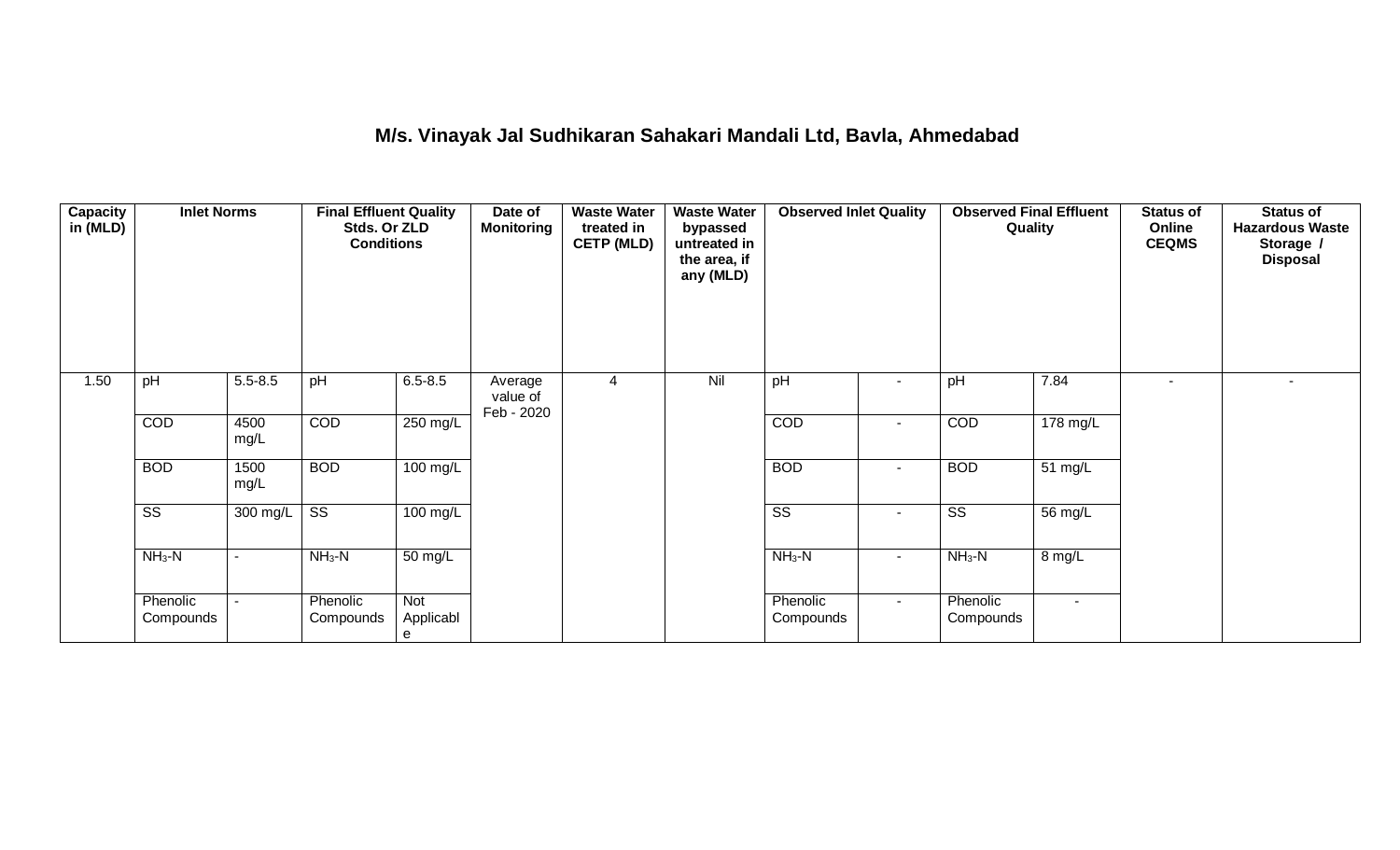## **M/s. Nandesari Industrial Association (CETP), GIDC-Nandesari, Vadodara**

| <b>Capacity</b><br>in (MLD) | <b>Inlet Norms</b>     |                  | <b>Final Effluent Quality</b><br>Stds. Or ZLD<br><b>Conditions</b> |            | Date of<br>Monitoring                   | <b>Waste Water</b><br>treated in<br><b>CETP (MLD)</b> | <b>Waste Water</b><br>bypassed<br>untreated in<br>the area, if<br>any (MLD) | <b>Observed Inlet Quality</b> |                | <b>Observed Final Effluent</b><br>Quality |        | <b>Status of</b><br>Online<br><b>CEQMS</b>          | <b>Status of</b><br><b>Hazardous Waste</b><br>Storage /<br><b>Disposal</b> |
|-----------------------------|------------------------|------------------|--------------------------------------------------------------------|------------|-----------------------------------------|-------------------------------------------------------|-----------------------------------------------------------------------------|-------------------------------|----------------|-------------------------------------------|--------|-----------------------------------------------------|----------------------------------------------------------------------------|
| $\overline{12}$             | pH                     | 5 to 9           | pH                                                                 | 6.5 to 8.5 | No visit in<br>the month<br>of Feb-2020 | 6.4                                                   | Nil                                                                         | pH                            |                | pH                                        |        | pH, COD,<br>BOD, TSS,<br>NH <sub>3</sub> -N, Color, |                                                                            |
|                             | <b>COD</b>             | 1500<br>mg/L     | COD                                                                | $250$ mg/L |                                         |                                                       |                                                                             | COD                           | $\blacksquare$ | COD                                       |        | TOC,<br>Temperature                                 |                                                                            |
|                             | <b>BOD</b>             | 500 mg/L         | <b>BOD</b>                                                         | $100$ mg/L |                                         |                                                       |                                                                             | <b>BOD</b>                    | $\blacksquare$ | <b>BOD</b>                                | $\sim$ |                                                     |                                                                            |
|                             | $\overline{\text{ss}}$ | 600 mg/L         | $\overline{\text{ss}}$                                             | $100$ mg/L |                                         |                                                       |                                                                             | $\overline{\text{ss}}$        | $\blacksquare$ | $\overline{\text{ss}}$                    | $\sim$ |                                                     |                                                                            |
|                             | $NH3-N$                | 50 mg/L          | $NH3-N$                                                            | 50 mg/L    |                                         |                                                       |                                                                             | $NH3-N$                       | $\blacksquare$ | $NH3-N$                                   |        |                                                     |                                                                            |
|                             | Phenolic<br>Compounds  | $5 \text{ mg/L}$ | Phenolic<br>Compounds                                              | 1 $mg/L$   |                                         |                                                       |                                                                             | Phenolic<br>Compounds         | $\sim$         | Phenolic<br>Compounds                     | $\sim$ |                                                     |                                                                            |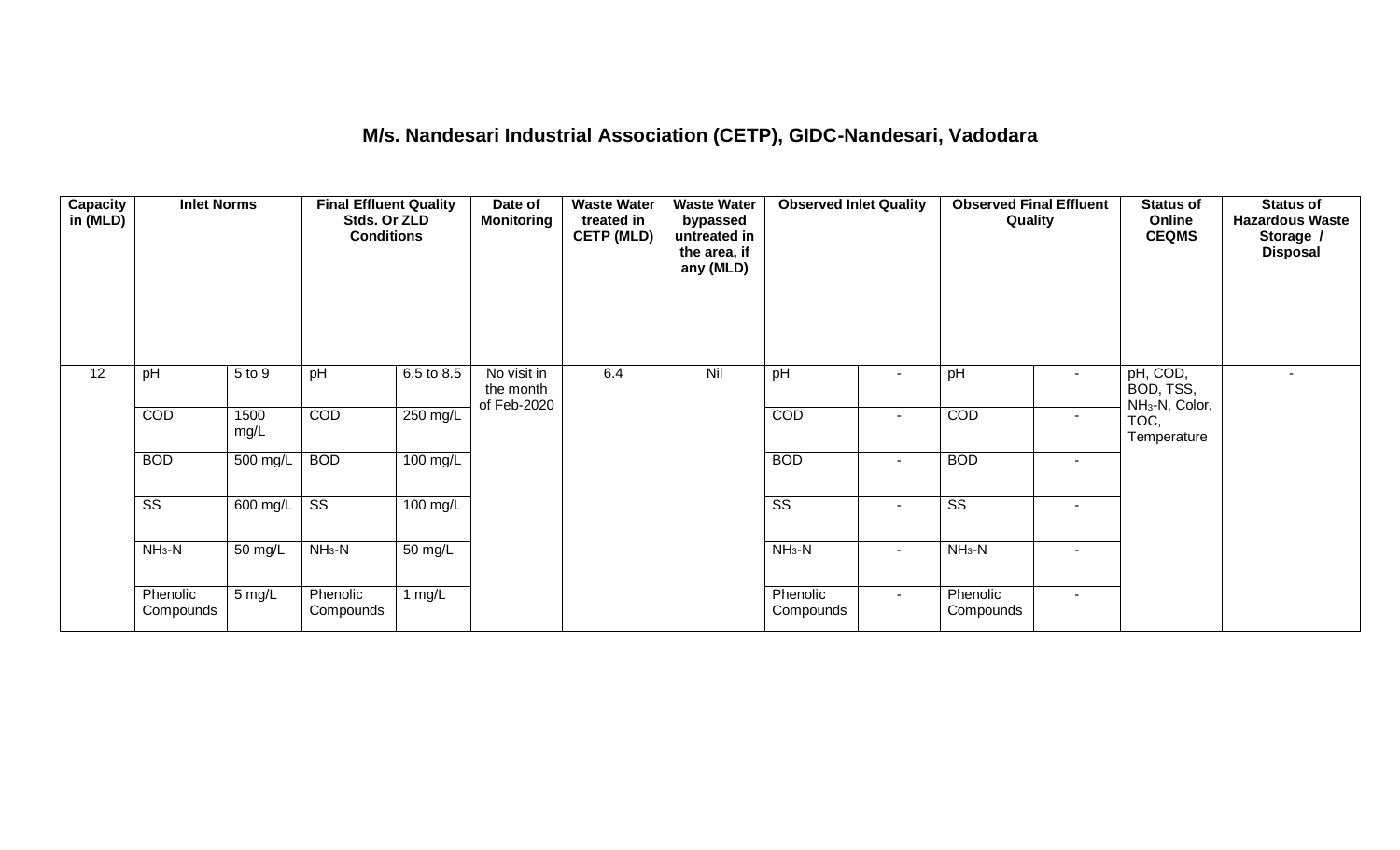## **M/s. Enviro Infrastructure Co. Ltd., Umraya (Padra), Vadodara**

| <b>Capacity</b><br>in (MLD) | <b>Inlet Norms</b>     |                  | <b>Final Effluent Quality</b><br>Stds. Or ZLD<br><b>Conditions</b> |                       | Date of<br><b>Monitoring</b>      | <b>Waste Water</b><br>treated in<br><b>CETP (MLD)</b> | <b>Waste Water</b><br>bypassed<br>untreated in<br>the area, if<br>any (MLD) | <b>Observed Inlet Quality</b> |                          | <b>Observed Final Effluent</b><br>Quality |                      | <b>Status of</b><br>Online<br><b>CEQMS</b> | <b>Status of</b><br><b>Hazardous Waste</b><br>Storage /<br><b>Disposal</b> |
|-----------------------------|------------------------|------------------|--------------------------------------------------------------------|-----------------------|-----------------------------------|-------------------------------------------------------|-----------------------------------------------------------------------------|-------------------------------|--------------------------|-------------------------------------------|----------------------|--------------------------------------------|----------------------------------------------------------------------------|
| 4.50                        | pH                     | 5 to 9           | pH                                                                 | $6.5 \text{ to } 8.5$ | Average<br>value of<br>Feb - 2020 | $\overline{2.2}$                                      | Nil                                                                         | pH                            |                          | pH                                        | 7.67                 | pH, Flow<br>Meter, TOC,<br>TSS, Color,     | Storage - 250 MT<br>Disposal - 30 MT                                       |
|                             | COD                    | 2000<br>mg/L     | COD                                                                | 250 mg/L              |                                   |                                                       |                                                                             | COD                           | $\overline{\phantom{a}}$ | COD                                       | $213$ mg/L           | $NH3-N$                                    |                                                                            |
|                             | <b>BOD</b>             | $500$ mg/L       | <b>BOD</b>                                                         | $100 \text{ mg/L}$    |                                   |                                                       |                                                                             | <b>BOD</b>                    | $\sim$                   | <b>BOD</b>                                | $\overline{38}$ mg/L |                                            |                                                                            |
|                             | $\overline{\text{ss}}$ | 600 mg/L         | $\overline{\text{ss}}$                                             | $\overline{100}$ mg/L |                                   |                                                       |                                                                             | $\overline{\text{ss}}$        | $\sim$                   | $\overline{\text{ss}}$                    | $\overline{36}$ mg/L |                                            |                                                                            |
|                             | $NH3-N$                | 50 mg/L          | $NH3-N$                                                            | 50 mg/L               |                                   |                                                       |                                                                             | $NH3-N$                       | $\blacksquare$           | $NH3-N$                                   | 8 mg/L               |                                            |                                                                            |
|                             | Phenolic<br>Compounds  | $5 \text{ mg/L}$ | Phenolic<br>Compounds                                              | 1 $mg/L$              |                                   |                                                       |                                                                             | Phenolic<br>Compounds         | $\sim$                   | Phenolic<br>Compounds                     | $\sim$               |                                            |                                                                            |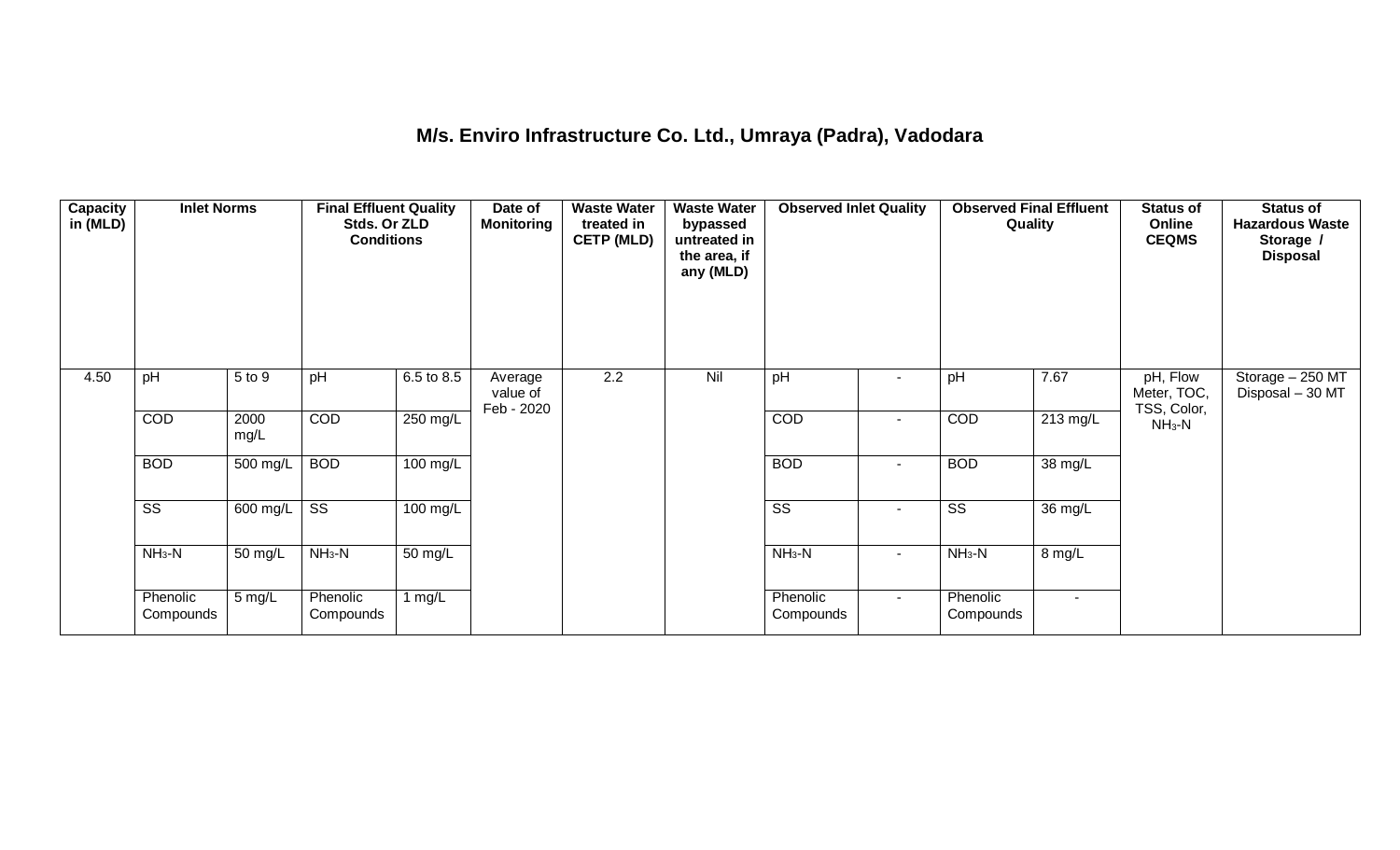## **M/s. Enviro Technology Ltd., GIDC-Ankleshwar, Bharuch**

| <b>Capacity</b><br>in (MLD) | <b>Inlet Norms</b>                   |               | <b>Final Effluent Quality</b><br>Stds. Or ZLD<br><b>Conditions</b> |                      | Date of<br><b>Monitoring</b>      | <b>Waste Water</b><br>treated in<br><b>CETP (MLD)</b> | <b>Waste Water</b><br>bypassed<br>untreated in<br>the area, if<br>any (MLD) | <b>Observed Inlet Quality</b>        |            | <b>Observed Final Effluent</b><br>Quality |                   | <b>Status of</b><br>Online<br><b>CEQMS</b> | <b>Status of</b><br><b>Hazardous Waste</b><br>Storage /<br><b>Disposal</b> |
|-----------------------------|--------------------------------------|---------------|--------------------------------------------------------------------|----------------------|-----------------------------------|-------------------------------------------------------|-----------------------------------------------------------------------------|--------------------------------------|------------|-------------------------------------------|-------------------|--------------------------------------------|----------------------------------------------------------------------------|
| 3.5                         | pH                                   | $6.5 - 8.5$   | pH                                                                 | $6.5 - 8.5$          | Average<br>value of<br>Feb - 2020 | 2.31                                                  | Nil                                                                         | pH                                   | 7.87       | pH                                        | 7.68              | pH, Flow,<br>COD, BOD,<br>TSS, TOC         |                                                                            |
|                             | COD                                  | 11000<br>mg/L | <b>COD</b>                                                         | 1000<br>mg/L         |                                   |                                                       |                                                                             | COD                                  | 3804 mg/L  | COD                                       | 573 mg/L          |                                            |                                                                            |
|                             | BOD(3)<br>days at<br>$27^{\circ}C$ ) | 3600<br>mg/L  | BOD(3)<br>days at<br>$27^{\circ}C$ )                               | 200 mg/L             |                                   |                                                       |                                                                             | BOD(3)<br>days at<br>$27^{\circ}C$ ) | $647$ mg/L | BOD(3)<br>days at<br>$27^{\circ}C$ )      | $21 \text{ mg/L}$ |                                            |                                                                            |
|                             | $\overline{\text{ss}}$               |               | $\overline{\text{SS}}$                                             | 150 mg/L             |                                   |                                                       |                                                                             | $\overline{\text{SS}}$               | 714 mg/L   | $\overline{\text{ss}}$                    | 70 mg/L           |                                            |                                                                            |
|                             | $NH3-N$                              | 100 mg/L      | $NH3-N$                                                            | $\overline{50}$ mg/L |                                   |                                                       |                                                                             | $NH3-N$                              | 72 mg/L    | $NH3-N$                                   | 52 mg/L           |                                            |                                                                            |
|                             | Phenolic<br>Compounds                | 1 mg/L        | Phenolic<br>Compounds                                              | 5 mg/L               |                                   |                                                       |                                                                             | Phenolic<br>Compounds                | 7.08 mg/L  | Phenolic<br>Compounds                     | $0.49$ mg/L       |                                            |                                                                            |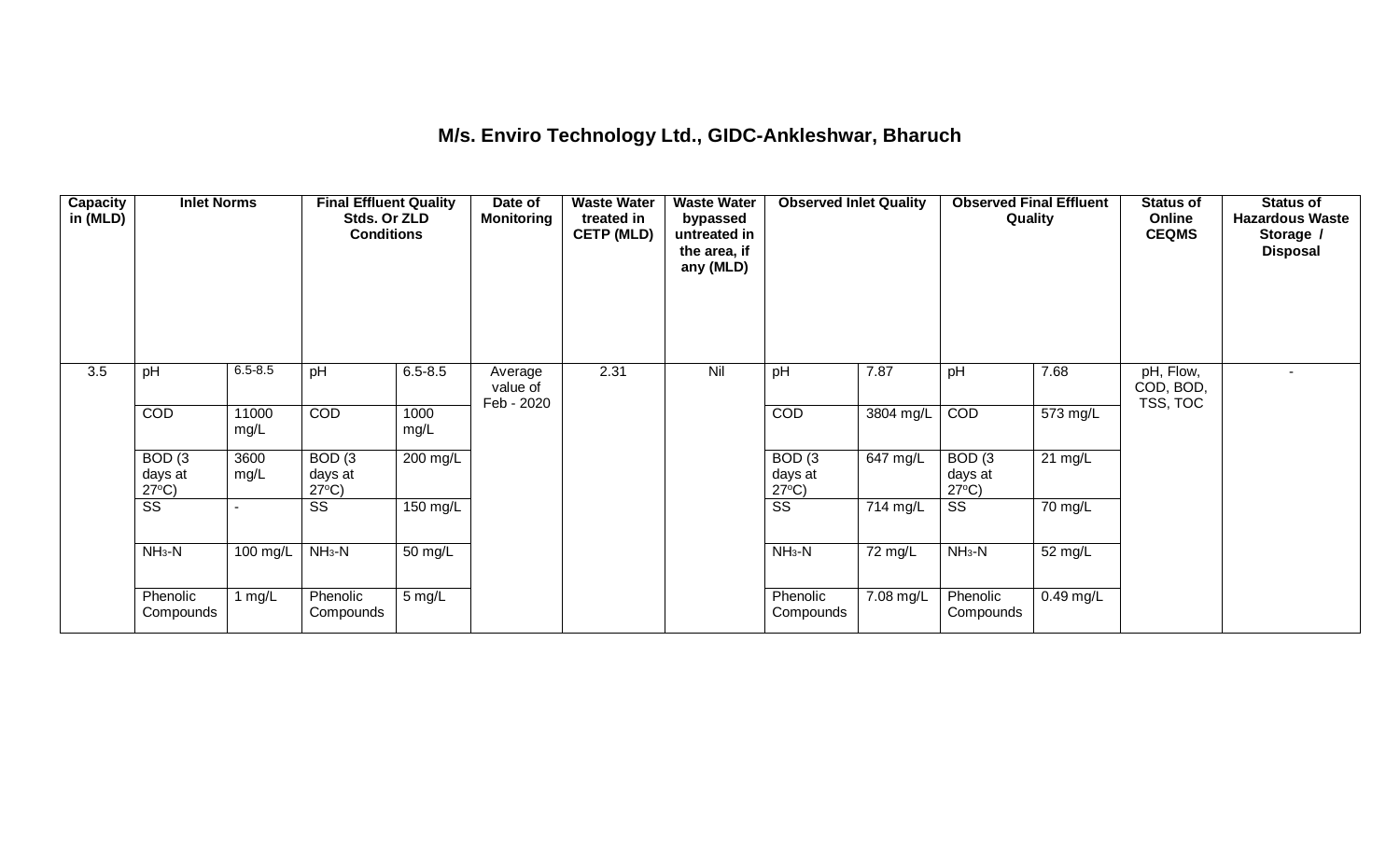### **M/s. Narmada Clean Tech Ltd., (Bharuch Eco-Aqua Infrastructure Ltd.,) (BEAIL), Ankleshwar**

| <b>Capacity</b><br>in (MLD) | <b>Inlet Norms</b>     |                  | <b>Final Effluent Quality</b><br>Stds. Or ZLD<br><b>Conditions</b> |                      | Date of<br><b>Monitoring</b>   | <b>Waste Water</b><br>treated in<br><b>CETP (MLD)</b> | <b>Waste Water</b><br>bypassed<br>untreated in<br>the area, if<br>any (MLD) | <b>Observed Inlet Quality</b> |                          | <b>Observed Final Effluent</b><br>Quality |        | <b>Status of</b><br>Online<br><b>CEQMS</b> | <b>Status of</b><br><b>Hazardous Waste</b><br>Storage /<br><b>Disposal</b> |
|-----------------------------|------------------------|------------------|--------------------------------------------------------------------|----------------------|--------------------------------|-------------------------------------------------------|-----------------------------------------------------------------------------|-------------------------------|--------------------------|-------------------------------------------|--------|--------------------------------------------|----------------------------------------------------------------------------|
| 40                          | pH                     | $6.5 - 8.5$      | pH                                                                 | $6-9$                | No<br>sampling in<br>the month | 31.92                                                 | Nil                                                                         | pH                            | $\blacksquare$           | pH                                        | $\sim$ | pH, Flow<br>Meter, TOC,<br><b>TSS</b>      | Storage - 1900 MT                                                          |
|                             | COD                    | 1000<br>mg/L     | COD                                                                | $500 \text{ mg/L}$   | of<br>Feb - 2020               |                                                       |                                                                             | COD                           | $\blacksquare$           | COD                                       | $\sim$ |                                            |                                                                            |
|                             | <b>BOD</b>             | 200 mg/L         | <b>BOD</b>                                                         | $100 \text{ mg/L}$   |                                |                                                       |                                                                             | <b>BOD</b>                    | $\blacksquare$           | <b>BOD</b>                                | $\sim$ |                                            |                                                                            |
|                             | $\overline{\text{ss}}$ | $150$ mg/L       | $\overline{\text{ss}}$                                             | $100 \text{ mg/L}$   |                                |                                                       |                                                                             | $\overline{\text{ss}}$        | $\overline{\phantom{a}}$ | $\overline{\text{ss}}$                    | $\sim$ |                                            |                                                                            |
|                             | $NH3-N$                | 50 mg/L          | $NH3-N$                                                            | $\overline{50}$ mg/L |                                |                                                       |                                                                             | $NH3-N$                       | $\blacksquare$           | $NH3-N$                                   | $\sim$ |                                            |                                                                            |
|                             | Phenolic<br>Compounds  | $5 \text{ mg/L}$ | Phenolic<br>Compounds                                              | 5 mg/L               |                                |                                                       |                                                                             | Phenolic<br>Compounds         | $\sim$                   | Phenolic<br>Compounds                     | $\sim$ |                                            |                                                                            |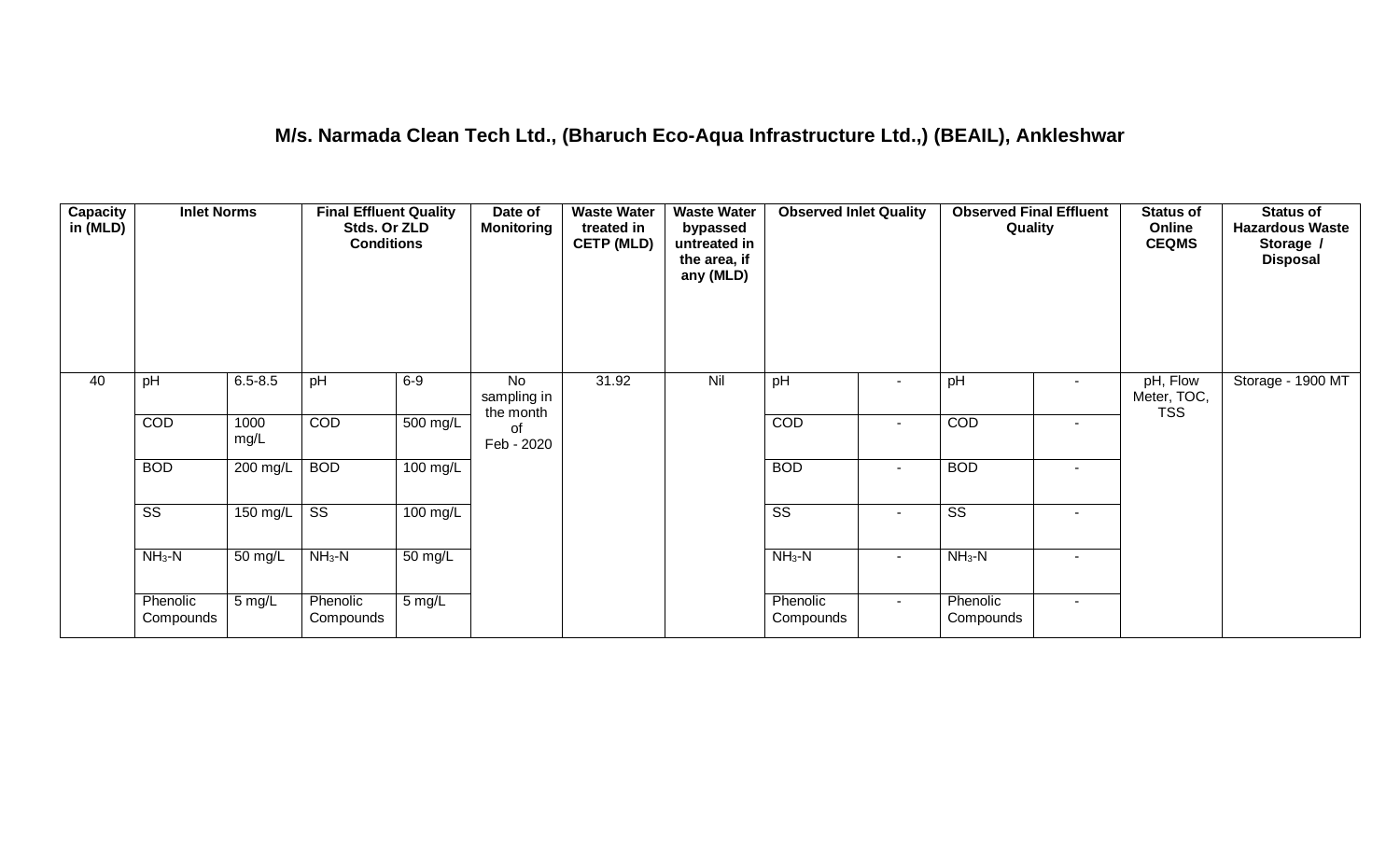## **M/s. Panoli Enviro Technology Ltd., GIDC-Panoil, Bharuch**

| <b>Capacity</b><br>in (MLD) | <b>Inlet Norms</b>     |               | <b>Final Effluent Quality</b><br>Stds. Or ZLD<br><b>Conditions</b> |                      | Date of<br><b>Monitoring</b>      | <b>Waste Water</b><br>treated in<br><b>CETP (MLD)</b> | <b>Waste Water</b><br>bypassed<br>untreated in<br>the area, if<br>any (MLD) | <b>Observed Inlet Quality</b> |                       | <b>Observed Final Effluent</b><br>Quality |                       | <b>Status of</b><br>Online<br><b>CEQMS</b> | <b>Status of</b><br><b>Hazardous Waste</b><br>Storage /<br><b>Disposal</b> |
|-----------------------------|------------------------|---------------|--------------------------------------------------------------------|----------------------|-----------------------------------|-------------------------------------------------------|-----------------------------------------------------------------------------|-------------------------------|-----------------------|-------------------------------------------|-----------------------|--------------------------------------------|----------------------------------------------------------------------------|
| 1.02                        | pH                     | $6.5 - 8.5$   | pH                                                                 | $6.5 - 8.5$          | Average<br>value of<br>Feb - 2020 | 0.45                                                  | Nil                                                                         | pH                            | 7.02                  | pH                                        | 7.59                  | pH, Flow<br>Meter, TOC                     | Storage - 150 MT                                                           |
|                             | COD                    | 10000<br>mg/L | COD                                                                | 1000<br>mg/L         |                                   |                                                       |                                                                             | <b>COD</b>                    | 2477 mg/L             | COD                                       | $\overline{70}2$ mg/L |                                            |                                                                            |
|                             | <b>BOD</b>             | 3000<br>mg/L  | <b>BOD</b>                                                         | 200 mg/L             |                                   |                                                       |                                                                             | <b>BOD</b>                    | $331$ mg/L            | <b>BOD</b>                                | $21 \text{ mg/L}$     |                                            |                                                                            |
|                             | $\overline{\text{SS}}$ |               | $\overline{\text{SS}}$                                             | $150$ mg/L           |                                   |                                                       |                                                                             | $\overline{\text{SS}}$        | $\overline{448}$ mg/L | $\overline{\text{ss}}$                    | 44 mg/L               |                                            |                                                                            |
|                             | $NH3-N$                | 50 mg/L       | $NH3-N$                                                            | 50 mg/L              |                                   |                                                       |                                                                             | $NH3-N$                       | 52 mg/L               | $NH3-N$                                   | 51 $mg/L$             |                                            |                                                                            |
|                             | Phenolic<br>Compounds  | 1 mg/L        | Phenolic<br>Compounds                                              | 1 mg/ $\overline{L}$ |                                   |                                                       |                                                                             | Phenolic<br>Compounds         | $5.12 \text{ mg/L}$   | Phenolic<br>Compounds                     | 1.30 mg/L             |                                            |                                                                            |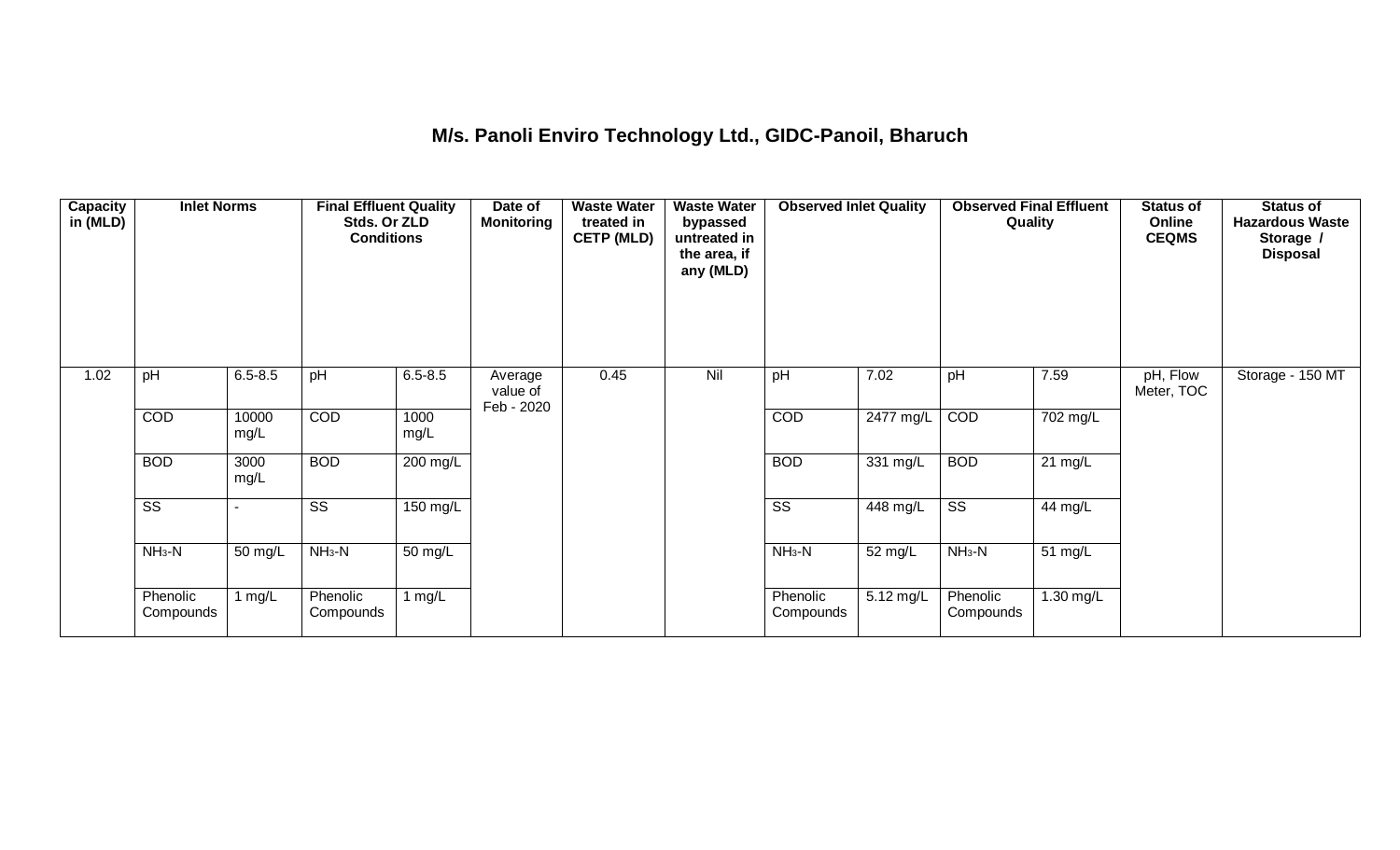## **M/s. Globe Enviro Care Ltd. [chemical units], GIDC-Sachin, Surat**

| Capacity<br>in (MLD) | <b>Inlet Norms</b>     |                       | <b>Final Effluent Quality</b><br>Stds. Or ZLD<br><b>Conditions</b> |                   | Date of<br><b>Monitoring</b>      | <b>Waste Water</b><br>treated in<br><b>CETP (MLD)</b> | <b>Waste Water</b><br>bypassed<br>untreated in<br>the area, if<br>any (MLD) | <b>Observed Inlet Quality</b> |                    | <b>Observed Final Effluent</b><br>Quality |                      | <b>Status of</b><br>Online<br><b>CEQMS</b> | <b>Status of</b><br><b>Hazardous Waste</b><br>Storage /<br><b>Disposal</b> |
|----------------------|------------------------|-----------------------|--------------------------------------------------------------------|-------------------|-----------------------------------|-------------------------------------------------------|-----------------------------------------------------------------------------|-------------------------------|--------------------|-------------------------------------------|----------------------|--------------------------------------------|----------------------------------------------------------------------------|
|                      | pH                     | 6.5 to 8.5            | pH                                                                 | 6.5 to 8.5        | Average<br>value of<br>Feb - 2020 | 0.236                                                 | Nil                                                                         | pH                            | 7.98               | pH                                        | 7.82                 | pH, TOC,<br>TSS, Flow<br>meter             | Storage - 1706 MT<br>Disposal - 186 MT                                     |
|                      | COD                    | 3000<br>mg/L          | COD                                                                | 250 mg/L          |                                   |                                                       |                                                                             | COD                           | 1272 mg/L          | COD                                       | 211 mg/L             |                                            |                                                                            |
|                      | <b>BOD</b>             | 1200<br>mg/L          | <b>BOD</b>                                                         | $30 \text{ mg/L}$ |                                   |                                                       |                                                                             | <b>BOD</b>                    | $256 \text{ mg/L}$ | <b>BOD</b>                                | 28 mg/L              |                                            |                                                                            |
|                      | $\overline{\text{ss}}$ | $\overline{300}$ mg/L | $\overline{\text{ss}}$                                             | $100$ mg/L        |                                   |                                                       |                                                                             | $\overline{\text{ss}}$        | 202 mg/L           | $\overline{\text{ss}}$                    | 82 mg/L              |                                            |                                                                            |
|                      | $NH3-N$                | 50 mg/L               | $NH3-N$                                                            | 50 mg/L           |                                   |                                                       |                                                                             | $NH3-N$                       | 44 mg/L            | $NH3-N$                                   | $\overline{27}$ mg/L |                                            |                                                                            |
|                      | Phenolic<br>Compounds  | 1 mg/L                | Phenolic<br>Compounds                                              | 1 mg/L            |                                   |                                                       |                                                                             | Phenolic<br>Compounds         | 1.22 mg/L          | Phenolic<br>Compounds                     | $0.58$ mg/L          |                                            |                                                                            |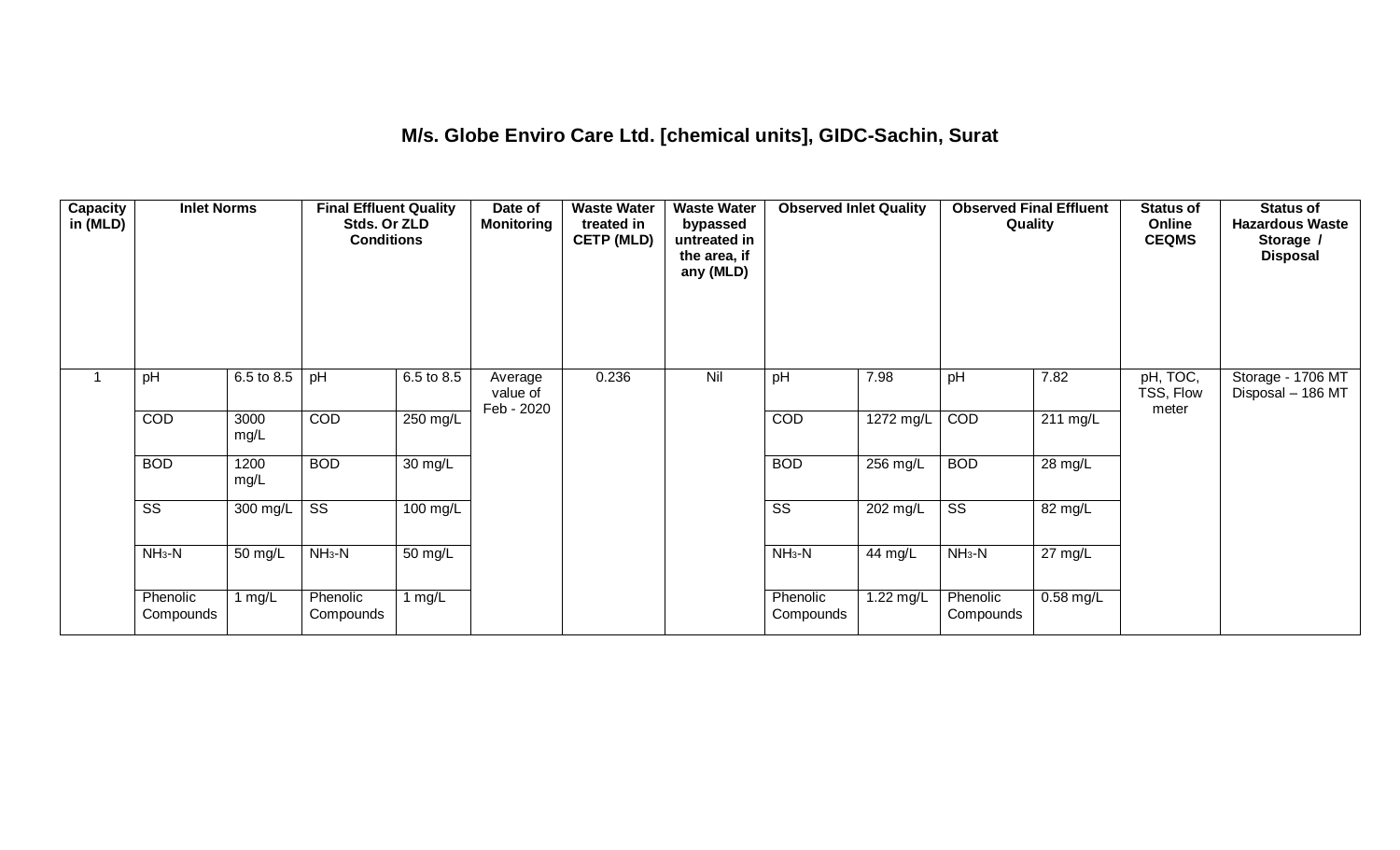## **M/s. Sachin Infra Environment Ltd., GIDC-Sachin, Surat**

| Capacity<br>in (MLD) | <b>Inlet Norms</b>     |                  | <b>Final Effluent Quality</b><br>Stds. Or ZLD<br><b>Conditions</b> |                   | Date of<br><b>Monitoring</b>      | <b>Waste Water</b><br>treated in<br><b>CETP (MLD)</b> | <b>Waste Water</b><br>bypassed<br>untreated in<br>the area, if<br>any (MLD) | <b>Observed Inlet Quality</b> |                   | <b>Observed Final Effluent</b><br>Quality |                   | <b>Status of</b><br>Online<br><b>CEQMS</b> | Status of<br><b>Hazardous Waste</b><br>Storage /<br><b>Disposal</b> |
|----------------------|------------------------|------------------|--------------------------------------------------------------------|-------------------|-----------------------------------|-------------------------------------------------------|-----------------------------------------------------------------------------|-------------------------------|-------------------|-------------------------------------------|-------------------|--------------------------------------------|---------------------------------------------------------------------|
| 50                   | pH                     | Not<br>Furnished | pH                                                                 | $6.5 - 8.5$       | Average<br>value of<br>Feb - 2020 | 32.83                                                 | Nil                                                                         | pH                            | 7.75              | pH                                        | 7.85              | pH, Flow<br>Meter, TOC                     | Storage - 250 MT<br>Disposal - 1206<br>MT                           |
|                      | COD                    | 1000<br>mg/L     | COD                                                                | $250$ mg/L        |                                   |                                                       |                                                                             | COD                           | 1072 mg/L         | COD                                       | 229 mg/L          |                                            |                                                                     |
|                      | <b>BOD</b>             | 400 mg/L         | <b>BOD</b>                                                         | 30 mg/L           |                                   |                                                       |                                                                             | <b>BOD</b>                    | 262 mg/L          | <b>BOD</b>                                | $27 \text{ mg/L}$ |                                            |                                                                     |
|                      | $\overline{\text{ss}}$ | 300 mg/L         | $\overline{\text{SS}}$                                             | 100 mg/L          |                                   |                                                       |                                                                             | $\overline{\text{ss}}$        | 224 mg/L          | $\overline{\text{ss}}$                    | 68 mg/L           |                                            |                                                                     |
|                      | $NH3-N$                | 50 mg/L          | $NH3-N$                                                            | 50 mg/L           |                                   |                                                       |                                                                             | $NH3-N$                       | $17 \text{ mg/L}$ | $NH3-N$                                   | 11 $mg/L$         |                                            |                                                                     |
|                      | Phenolic<br>Compounds  | 1 $mg/L$         | Phenolic<br>Compounds                                              | $01 \text{ mg/L}$ |                                   |                                                       |                                                                             | Phenolic<br>Compounds         | 1.20 mg/L         | Phenolic<br>Compounds                     | $0.49$ mg/L       |                                            |                                                                     |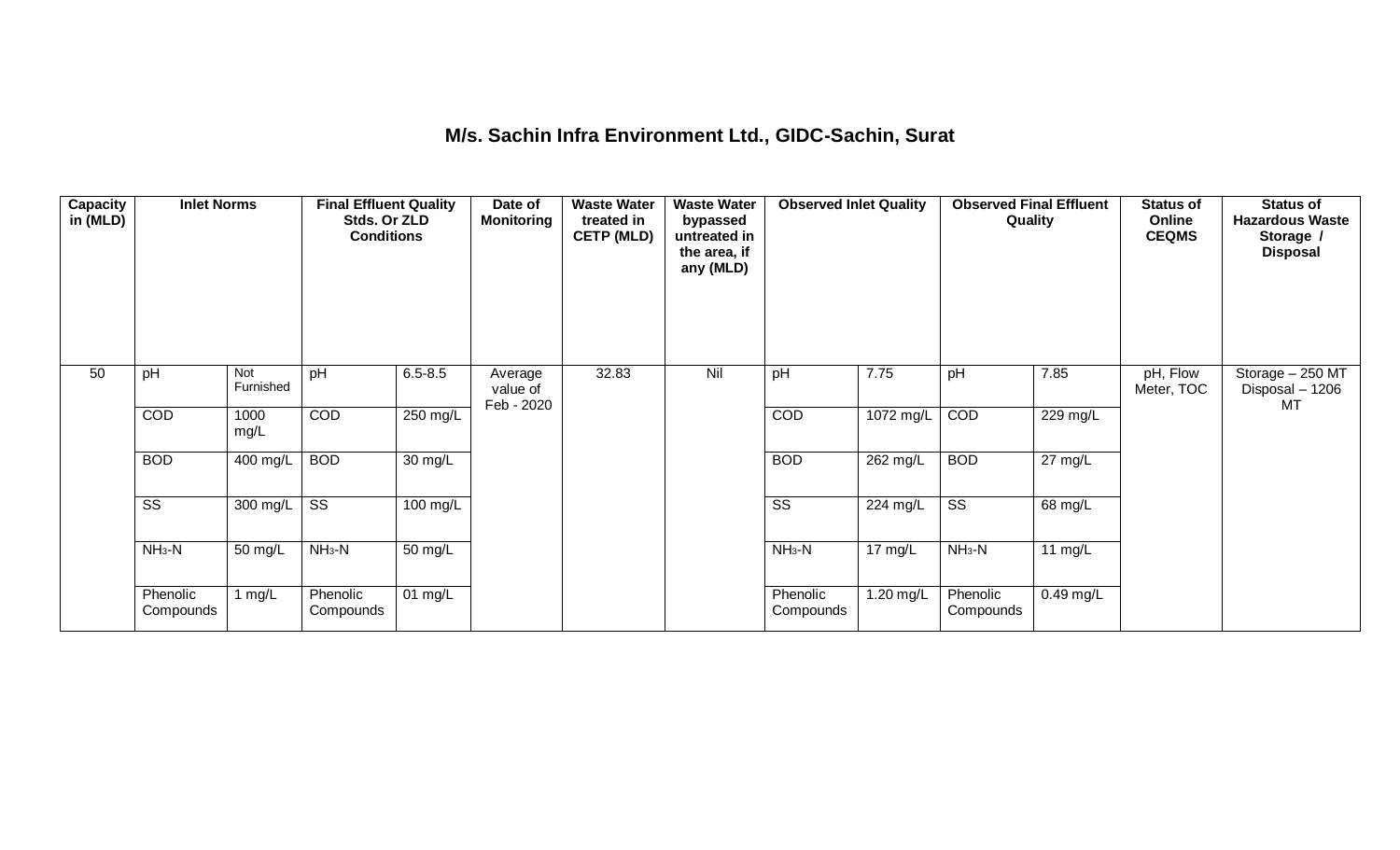## **M/s. Palsana Enviro Protection Ltd., (PEPL), Kadodara, Surat**

| Capacity<br>in (MLD) | <b>Inlet Norms</b>     |              | <b>Final Effluent Quality</b><br>Stds. Or ZLD<br><b>Conditions</b> |            | Date of<br><b>Monitoring</b>      | <b>Waste Water</b><br>treated in<br><b>CETP (MLD)</b> | <b>Waste Water</b><br>bypassed<br>untreated in<br>the area, if<br>any (MLD) | <b>Observed Inlet Quality</b> |                       | <b>Observed Final Effluent</b><br>Quality |                      | <b>Status of</b><br>Online<br><b>CEQMS</b> | <b>Status of</b><br><b>Hazardous Waste</b><br>Storage /<br><b>Disposal</b> |
|----------------------|------------------------|--------------|--------------------------------------------------------------------|------------|-----------------------------------|-------------------------------------------------------|-----------------------------------------------------------------------------|-------------------------------|-----------------------|-------------------------------------------|----------------------|--------------------------------------------|----------------------------------------------------------------------------|
| 150                  | pH                     | 6.5 to 8.5   | pH                                                                 | 6.5 to 8.5 | Average<br>value of<br>Feb - 2020 | 98                                                    | Nil                                                                         | pH                            | 7.95                  | pH                                        | 7.81                 | pH, Flow<br>Meter, COD,<br>BOD, TSS        | Storage - 615 MT<br>Disposal - 67 MT                                       |
|                      | COD                    | 1000<br>mg/L | COD                                                                | 250 mg/L   |                                   |                                                       |                                                                             | COD                           | 922 mg/L              | COD                                       | $218$ mg/L           |                                            |                                                                            |
|                      | <b>BOD</b>             | 400 mg/L     | <b>BOD</b>                                                         | 30 mg/L    |                                   |                                                       |                                                                             | <b>BOD</b>                    | $\overline{229}$ mg/L | <b>BOD</b>                                | $\overline{23}$ mg/L |                                            |                                                                            |
|                      | $\overline{\text{SS}}$ | 300 mg/L     | $\overline{\text{SS}}$                                             | 100 mg/L   |                                   |                                                       |                                                                             | $\overline{\text{ss}}$        | 212 mg/L              | $\overline{\text{SS}}$                    | 70 mg/L              |                                            |                                                                            |
|                      | $NH3-N$                | 50 mg/L      | $NH3-N$                                                            | 50 mg/L    |                                   |                                                       |                                                                             | $NH3-N$                       | 24 mg/L               | $NH_3-N$                                  | 16 mg/L              |                                            |                                                                            |
|                      | Phenolic<br>Compounds  | 1 $mg/L$     | Phenolic<br>Compounds                                              | 1 $mg/L$   |                                   |                                                       |                                                                             | Phenolic<br>Compounds         | 1.14 mg/L             | Phenolic<br>Compounds                     | $0.58$ mg/L          |                                            |                                                                            |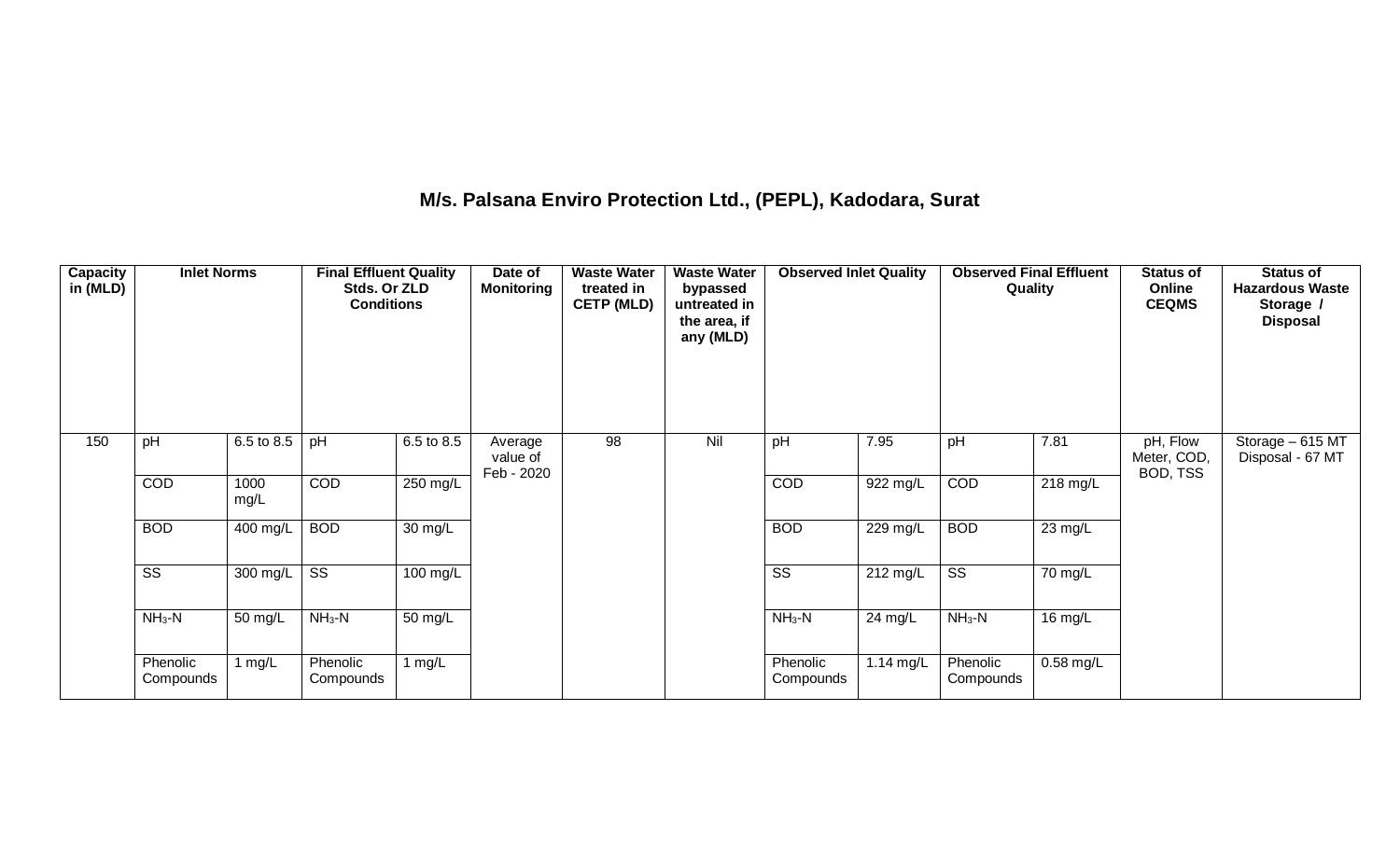### **M/s. Pandesara Infrastructure Ltd., GIDC- Pandesara, Surat**

| <b>Capacity</b><br>in (MLD) | <b>Inlet Norms</b>     |              | <b>Final Effluent Quality</b><br>Stds. Or ZLD<br><b>Conditions</b> |                   | Date of<br><b>Monitoring</b>      | <b>Waste Water</b><br>treated in<br><b>CETP (MLD)</b> | <b>Waste Water</b><br>bypassed<br>untreated in<br>the area, if<br>any (MLD) | <b>Observed Inlet Quality</b> |                    | <b>Observed Final Effluent</b><br>Quality |                      | <b>Status of</b><br>Online<br><b>CEQMS</b> | Status of<br><b>Hazardous Waste</b><br>Storage /<br><b>Disposal</b> |
|-----------------------------|------------------------|--------------|--------------------------------------------------------------------|-------------------|-----------------------------------|-------------------------------------------------------|-----------------------------------------------------------------------------|-------------------------------|--------------------|-------------------------------------------|----------------------|--------------------------------------------|---------------------------------------------------------------------|
| 100                         | pH                     | $6.5 - 8.5$  | pH                                                                 | $6.5 - 8.5$       | Average<br>value of<br>Feb - 2020 | 81.5                                                  | Nil                                                                         | pH                            | 7.70               | pH                                        | 7.81                 | pH, Flow<br>Meter, TOC,<br><b>COD</b>      | Storage - 800 MT<br>Disposal - 1810<br>MT                           |
|                             | COD                    | 1000<br>mg/L | COD                                                                | 250 mg/L          |                                   |                                                       |                                                                             | COD                           | 890 mg/L           | COD                                       | 198 mg/L             |                                            |                                                                     |
|                             | <b>BOD</b>             | 400 mg/L     | <b>BOD</b>                                                         | 30 mg/L           |                                   |                                                       |                                                                             | <b>BOD</b>                    | $207 \text{ mg/L}$ | <b>BOD</b>                                | $22 \text{ mg/L}$    |                                            |                                                                     |
|                             | $\overline{\text{SS}}$ | 300 mg/L     | $\overline{\text{SS}}$                                             | 100 mg/L          |                                   |                                                       |                                                                             | $\overline{\text{SS}}$        | 222 mg/L           | $\overline{\text{ss}}$                    | $\overline{76}$ mg/L |                                            |                                                                     |
|                             | $NH3-N$                | 50 mg/L      | $NH3-N$                                                            | $50 \text{ mg/L}$ |                                   |                                                       |                                                                             | $NH3-N$                       | 29 mg/L            | $NH3-N$                                   | 19 mg/L              |                                            |                                                                     |
|                             | Phenolic<br>Compounds  | 01 mg/L      | Phenolic<br>Compounds                                              | $01 \text{ mg/L}$ |                                   |                                                       |                                                                             | Phenolic<br>Compounds         | $0.83$ mg/L        | Phenolic<br>Compounds                     | $0.61$ mg/L          |                                            |                                                                     |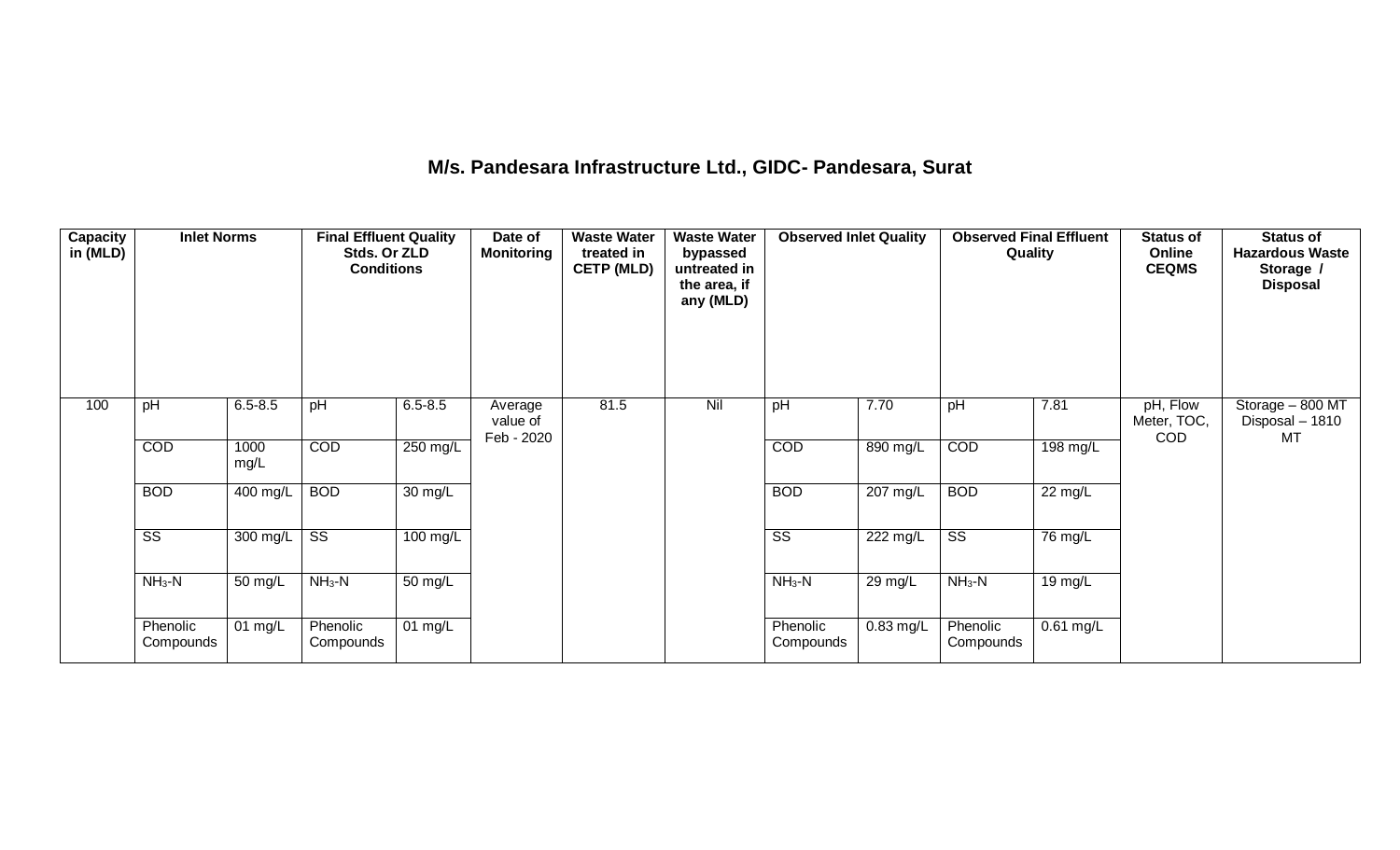## **M/s. CETP of Kejriwal Integrated Textile Park Ltd – KITPL**

| <b>Capacity</b><br>in (MLD) | <b>Inlet Norms</b>     |               | <b>Final Effluent Quality</b><br>Stds. Or ZLD<br><b>Conditions</b> |                          | Date of<br><b>Monitoring</b>            | <b>Waste Water</b><br>treated in<br><b>CETP (MLD)</b> | <b>Waste Water</b><br>bypassed<br>untreated in<br>the area, if<br>any (MLD) | <b>Observed Inlet Quality</b> |                          | <b>Observed Final Effluent</b><br>Quality |                          | <b>Status of</b><br>Online<br><b>CEQMS</b> | <b>Status of</b><br><b>Hazardous Waste</b><br>Storage /<br><b>Disposal</b> |
|-----------------------------|------------------------|---------------|--------------------------------------------------------------------|--------------------------|-----------------------------------------|-------------------------------------------------------|-----------------------------------------------------------------------------|-------------------------------|--------------------------|-------------------------------------------|--------------------------|--------------------------------------------|----------------------------------------------------------------------------|
| 0.84                        | pH                     | $6.5 - 8.5$   | pH                                                                 | $6.5 - 8.5$              | No visit in<br>the month<br>of Feb-2020 | 0.5                                                   | Nil                                                                         | pH                            | $\blacksquare$           | pH                                        |                          | $\blacksquare$                             |                                                                            |
|                             | COD                    | < 500<br>mg/L | COD                                                                | $\overline{20}$ mg/L     |                                         |                                                       |                                                                             | COD                           | $\blacksquare$           | COD                                       | ٠                        |                                            |                                                                            |
|                             | <b>BOD</b>             | <200<br>mg/L  | <b>BOD</b>                                                         | $\overline{\leq 5}$ mg/L |                                         |                                                       |                                                                             | <b>BOD</b>                    | $\blacksquare$           | <b>BOD</b>                                | $\sim$                   |                                            |                                                                            |
|                             | $\overline{\text{ss}}$ | < 150<br>mg/L | $\overline{\text{ss}}$                                             | $<$ 5 mg/L               |                                         |                                                       |                                                                             | $\overline{\text{ss}}$        | $\overline{\phantom{a}}$ | $\overline{\text{ss}}$                    | $\overline{\phantom{a}}$ |                                            |                                                                            |
|                             | $NH3-N$                | $\sim$        | $NH3-N$                                                            | $\sim$                   |                                         |                                                       |                                                                             | $NH3-N$                       | $\blacksquare$           | $NH3-N$                                   | $\overline{\phantom{a}}$ |                                            |                                                                            |
|                             | Phenolic<br>Compounds  |               | Phenolic<br>Compounds                                              | $\sim$                   |                                         |                                                       |                                                                             | Phenolic<br>Compounds         | $\sim$                   | Phenolic<br>Compounds                     | $\sim$                   |                                            |                                                                            |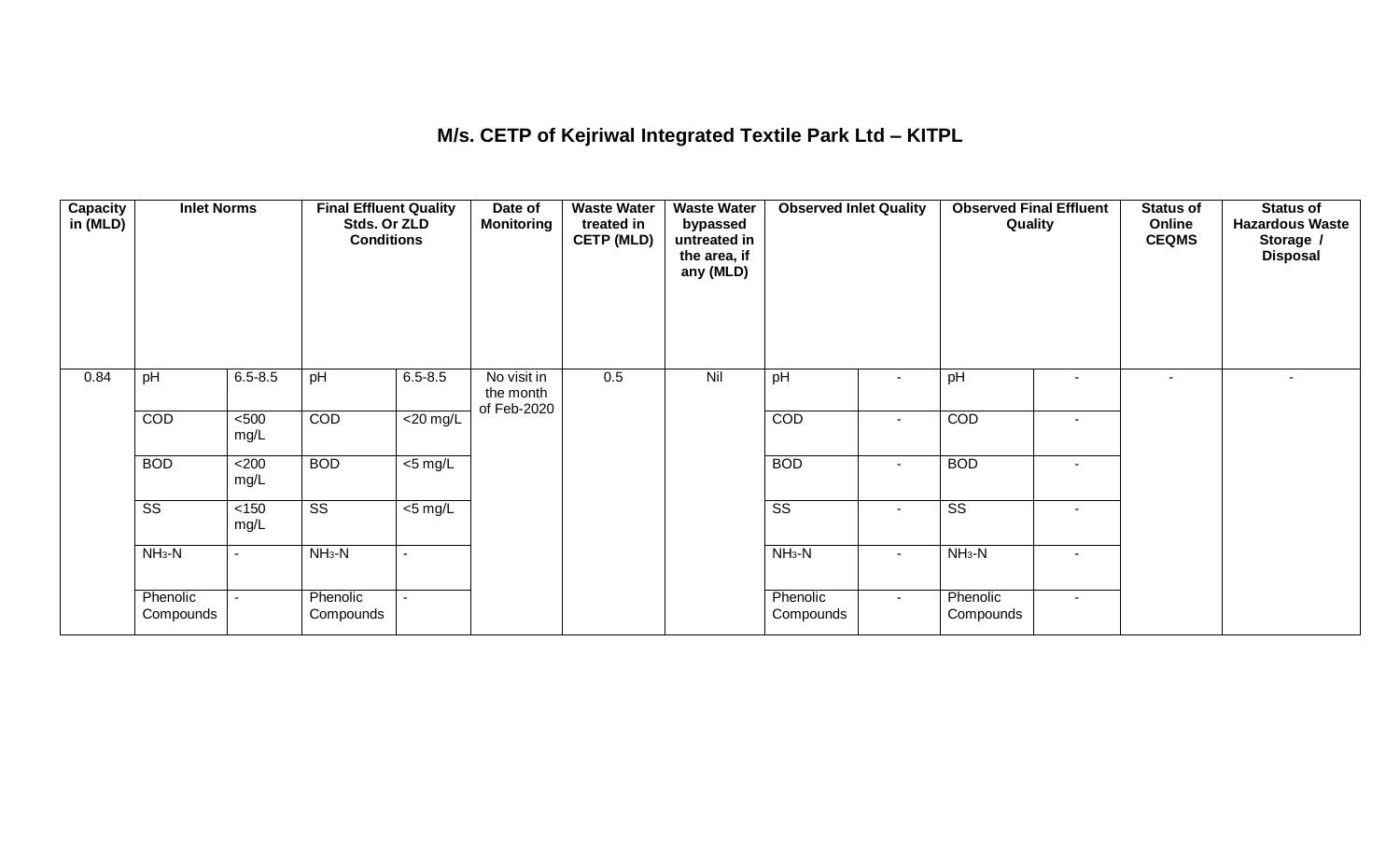## **M/s. Gujarat Eco Textile Park Pvt Ltd, Palsana, Surat**

| <b>Capacity</b><br>in (MLD) | <b>Inlet Norms</b>     |                       | <b>Final Effluent Quality</b><br>Stds. Or ZLD<br><b>Conditions</b> |                      | Date of<br><b>Monitoring</b>      | <b>Waste Water</b><br>treated in<br><b>CETP (MLD)</b> | <b>Waste Water</b><br>bypassed<br>untreated in<br>the area, if<br>any (MLD) | <b>Observed Inlet Quality</b> |             | <b>Observed Final Effluent</b><br>Quality |             | <b>Status of</b><br>Online<br><b>CEQMS</b> | <b>Status of</b><br><b>Hazardous Waste</b><br>Storage /<br><b>Disposal</b> |
|-----------------------------|------------------------|-----------------------|--------------------------------------------------------------------|----------------------|-----------------------------------|-------------------------------------------------------|-----------------------------------------------------------------------------|-------------------------------|-------------|-------------------------------------------|-------------|--------------------------------------------|----------------------------------------------------------------------------|
| 60                          | pH                     | $6.5 - 8.5$           | pH                                                                 | 6.5 to 8.5           | Average<br>value of<br>Feb - 2020 | 29                                                    | Nil                                                                         | pH                            | 7.99        | pH                                        | 7.60        | pH, Flow<br>Meter, COD<br>Meter            | Storage - 250 MT<br>Disposal - 623 MT                                      |
|                             | COD                    | 1000<br>mg/L          | COD                                                                | 250 mg/L             |                                   |                                                       |                                                                             | COD                           | 1086 mg/L   | COD                                       | 208 mg/L    | including<br><b>TOC</b>                    |                                                                            |
|                             | <b>BOD</b>             | $\overline{400}$ mg/L | <b>BOD</b>                                                         | $100 \text{ mg/L}$   |                                   |                                                       |                                                                             | <b>BOD</b>                    | $214$ mg/L  | <b>BOD</b>                                | 27 mg/L     |                                            |                                                                            |
|                             | $\overline{\text{ss}}$ | $\overline{300}$ mg/L | $\overline{\text{SS}}$                                             | $\overline{60}$ mg/L |                                   |                                                       |                                                                             | $\overline{\text{ss}}$        | 226 mg/L    | $\overline{\text{SS}}$                    | 84 mg/L     |                                            |                                                                            |
|                             | $NH3-N$                | 50 mg/L               | $NH3-N$                                                            | $\overline{50}$ mg/L |                                   |                                                       |                                                                             | $NH3-N$                       | 28 mg/L     | $NH3-N$                                   | $21$ mg/L   |                                            |                                                                            |
|                             | Phenolic<br>Compounds  |                       | Phenolic<br>Compounds                                              | 1 $mg/L$             |                                   |                                                       |                                                                             | Phenolic<br>Compounds         | 1.14 $mg/L$ | Phenolic<br>Compounds                     | $0.61$ mg/L |                                            |                                                                            |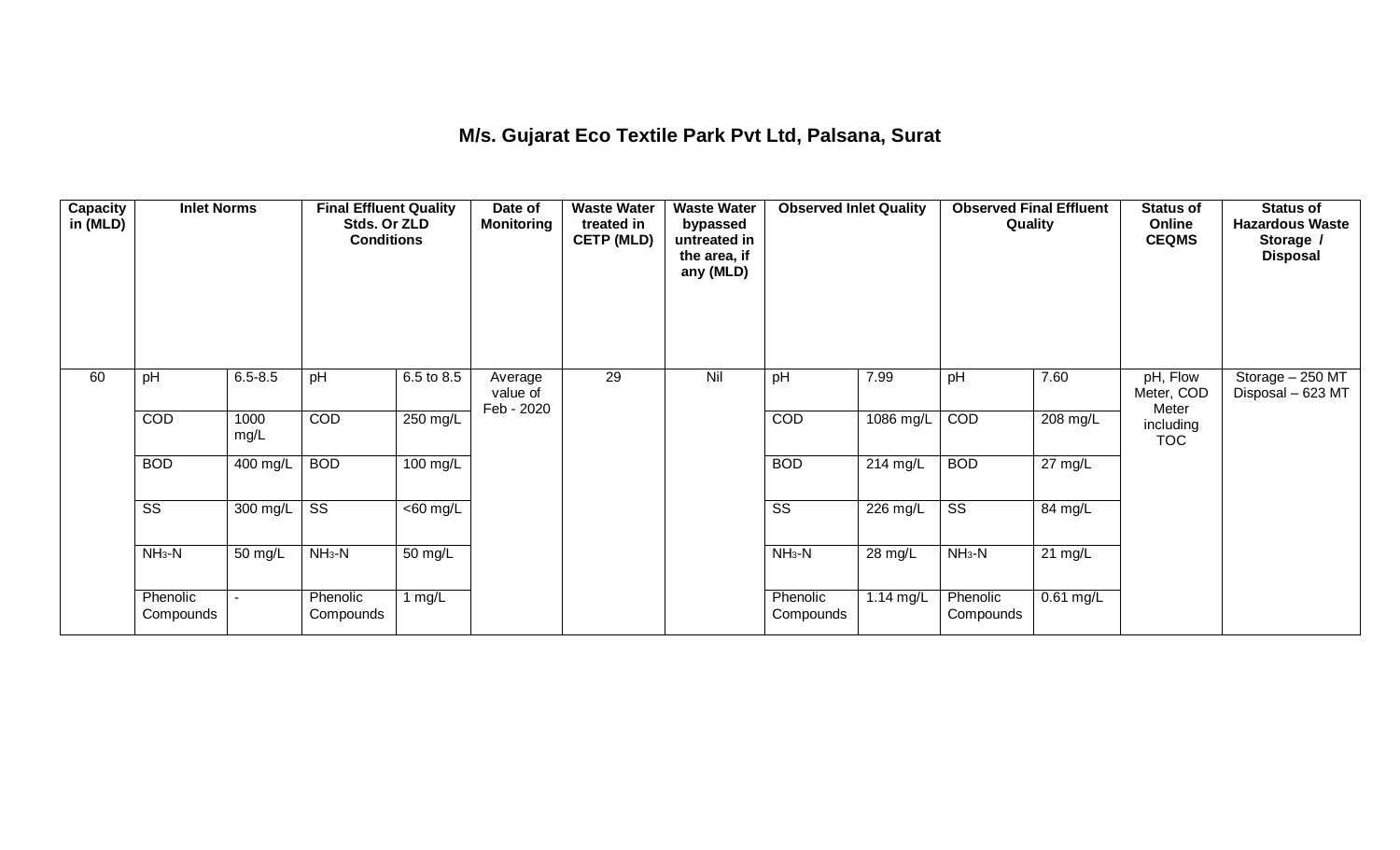## **M/s. Fairdeal Textile Parks Pvt. Ltd, Kosamaba, Surat**

| <b>Capacity</b><br>in (MLD) | <b>Inlet Norms</b>     |                          | <b>Final Effluent Quality</b><br>Stds. Or ZLD<br><b>Conditions</b> |                      | Date of<br><b>Monitoring</b>            | <b>Waste Water</b><br>treated in<br><b>CETP (MLD)</b> | <b>Waste Water</b><br>bypassed<br>untreated in<br>the area, if<br>any (MLD) | <b>Observed Inlet Quality</b> |                          | <b>Observed Final Effluent</b><br>Quality |                          | <b>Status of</b><br>Online<br><b>CEQMS</b> | <b>Status of</b><br><b>Hazardous Waste</b><br>Storage /<br><b>Disposal</b> |
|-----------------------------|------------------------|--------------------------|--------------------------------------------------------------------|----------------------|-----------------------------------------|-------------------------------------------------------|-----------------------------------------------------------------------------|-------------------------------|--------------------------|-------------------------------------------|--------------------------|--------------------------------------------|----------------------------------------------------------------------------|
| 3.75                        | pH                     |                          | pH                                                                 | 6.5 to 8.5           | No visit in<br>the month<br>of Feb-2020 | 1.39                                                  | Nil                                                                         | pH                            | $\overline{\phantom{a}}$ | pH                                        | $\overline{\phantom{a}}$ | pH, Flow<br>Meter                          |                                                                            |
|                             | COD                    | 500 mg/L                 | COD                                                                | 100 mg/L             |                                         |                                                       |                                                                             | COD                           | $\overline{\phantom{a}}$ | COD                                       | $\sim$                   |                                            |                                                                            |
|                             | <b>BOD</b>             | 200 mg/L                 | <b>BOD</b>                                                         | $\overline{30}$ mg/L |                                         |                                                       |                                                                             | <b>BOD</b>                    | $\blacksquare$           | <b>BOD</b>                                | $\sim$                   |                                            |                                                                            |
|                             | $\overline{\text{ss}}$ | $\overline{\phantom{0}}$ | $\overline{\text{ss}}$                                             | $<$ 60 mg/L          |                                         |                                                       |                                                                             | $\overline{\text{ss}}$        | $\blacksquare$           | $\overline{\text{ss}}$                    | $\sim$                   |                                            |                                                                            |
|                             | $NH3-N$                | $\blacksquare$           | $NH3-N$                                                            | $50 \text{ mg/L}$    |                                         |                                                       |                                                                             | $NH3-N$                       | $\sim$                   | $NH3-N$                                   | $\sim$                   |                                            |                                                                            |
|                             | Phenolic<br>Compounds  |                          | Phenolic<br>Compounds                                              | 1 $mg/L$             |                                         |                                                       |                                                                             | Phenolic<br>Compounds         | $\sim$                   | Phenolic<br>Compounds                     | $\sim$                   |                                            |                                                                            |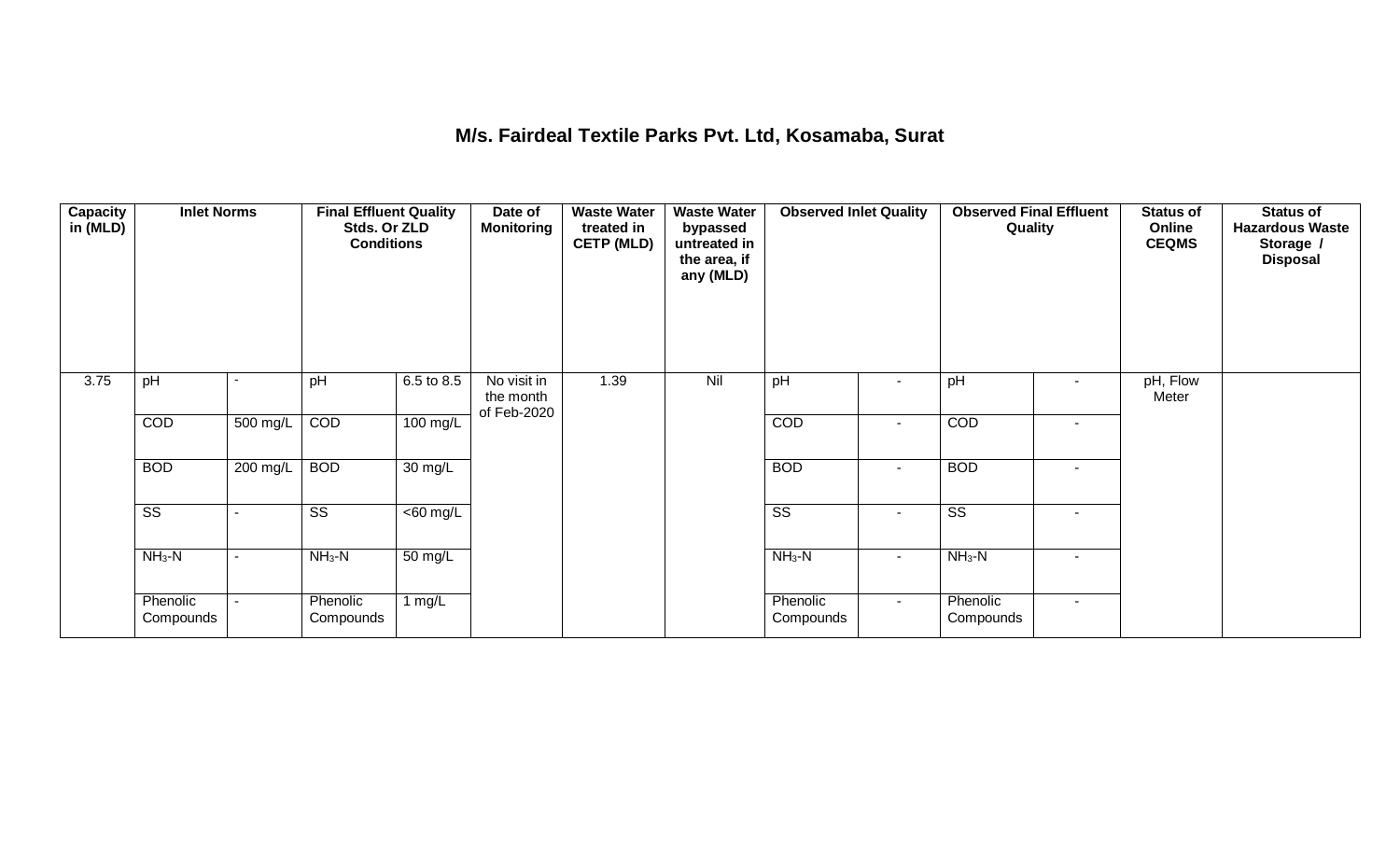## **M/s. New Palsana Industrial Co. Op. Society Ltd., Palsana, Surat**

| <b>Capacity</b><br>in (MLD) | <b>Inlet Norms</b>     |                       | <b>Final Effluent Quality</b><br>Stds. Or ZLD<br><b>Conditions</b> |                      | Date of<br><b>Monitoring</b>      | <b>Waste Water</b><br>treated in<br><b>CETP (MLD)</b> | <b>Waste Water</b><br>bypassed<br>untreated in<br>the area, if<br>any (MLD) | <b>Observed Inlet Quality</b> |            | Quality                | <b>Observed Final Effluent</b> | <b>Status of</b><br>Online<br><b>CEQMS</b> | <b>Status of</b><br><b>Hazardous Waste</b><br>Storage /<br><b>Disposal</b> |
|-----------------------------|------------------------|-----------------------|--------------------------------------------------------------------|----------------------|-----------------------------------|-------------------------------------------------------|-----------------------------------------------------------------------------|-------------------------------|------------|------------------------|--------------------------------|--------------------------------------------|----------------------------------------------------------------------------|
| 45                          | pH                     | $6.5 - 8.5$           | pH                                                                 | $6.5 - 8.5$          | Average<br>value of<br>Feb - 2020 | $\overline{25}$                                       | Nil                                                                         | pH                            | 7.77       | pH                     | 7.75                           | pH, Flow<br>meter, COD,<br>BOD, TSS        | Storage - 1200 MT<br>Disposal - 734 MT                                     |
|                             | COD                    | 1000<br>mg/L          | COD                                                                | $250$ mg/L           |                                   |                                                       |                                                                             | COD                           | 796 mg/L   | COD                    | 212 mg/L                       |                                            |                                                                            |
|                             | <b>BOD</b>             | $\overline{400}$ mg/L | <b>BOD</b>                                                         | $\overline{30}$ mg/L |                                   |                                                       |                                                                             | <b>BOD</b>                    | $160$ mg/L | <b>BOD</b>             | $23$ mg/L                      |                                            |                                                                            |
|                             | $\overline{\text{SS}}$ | 300 mg/L              | $\overline{\text{SS}}$                                             | $<$ 60 mg/L          |                                   |                                                       |                                                                             | $\overline{\text{SS}}$        | $256$ mg/L | $\overline{\text{ss}}$ | 76 mg/L                        |                                            |                                                                            |
|                             | $NH3-N$                | 50 mg/L               | $NH3-N$                                                            | 50 mg/L              |                                   |                                                       |                                                                             | $NH3-N$                       | 22 mg/L    | $NH3-N$                | $9$ mg/L                       |                                            |                                                                            |
|                             | Phenolic<br>Compounds  | 1 $mg/L$              | Phenolic<br>Compounds                                              | 1 $mg/L$             |                                   |                                                       |                                                                             | Phenolic<br>Compounds         | 1.34 mg/L  | Phenolic<br>Compounds  | $0.58$ mg/L                    |                                            |                                                                            |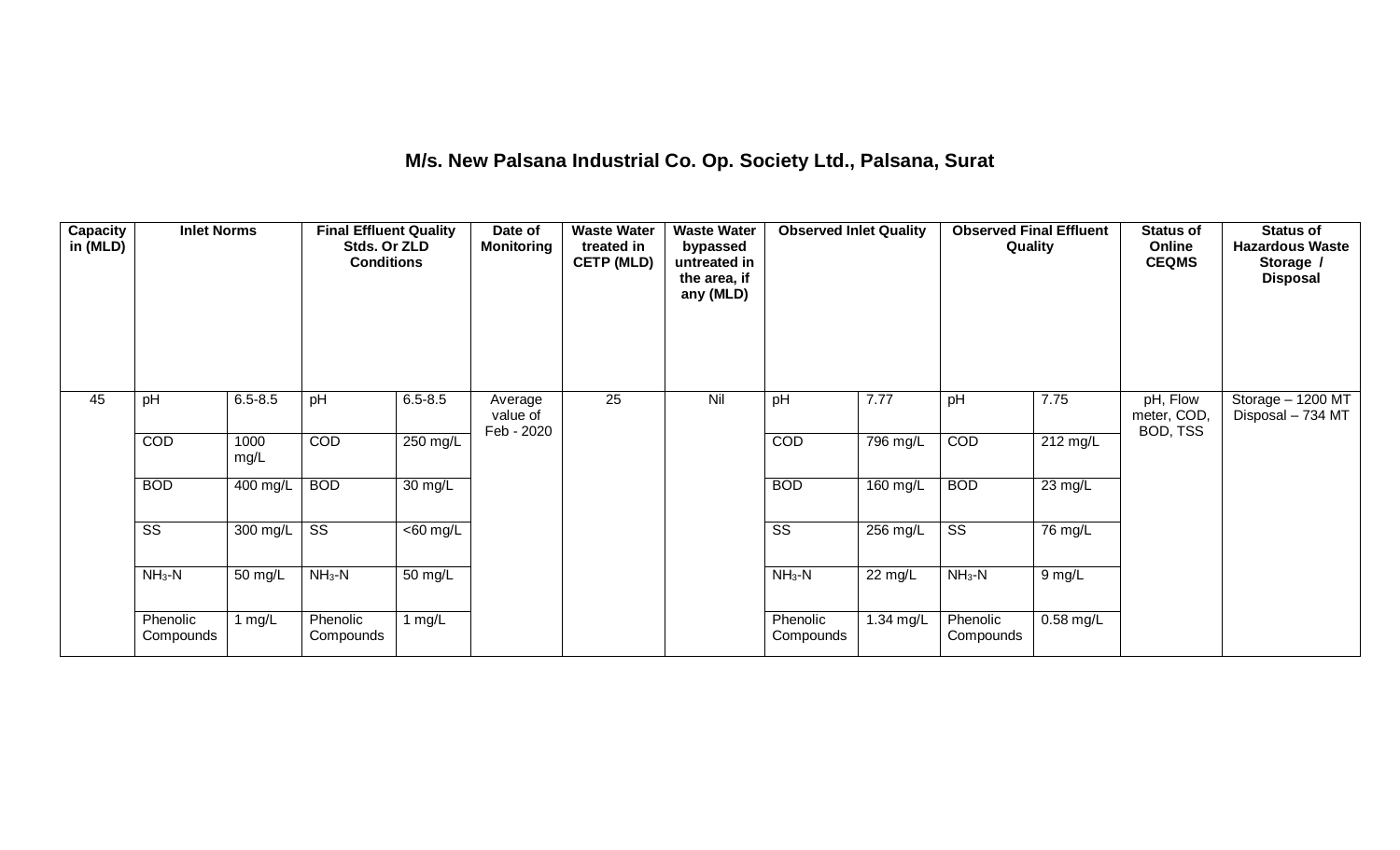## **M/s. Vapi Waste & Effluent Management Co. Ltd, Vapi**

| <b>Capacity</b><br>in (MLD) | <b>Inlet Norms</b>     | Stds. Or ZLD<br><b>Conditions</b><br>$6.5 - 8.5$<br>pH<br>$6.5 - 8.5$<br>0. |                        | <b>Final Effluent Quality</b> | Date of<br><b>Monitoring</b>      | <b>Waste Water</b><br>treated in<br><b>CETP (MLD)</b> | <b>Waste Water</b><br>bypassed<br>untreated in<br>the area, if<br>any (MLD) | <b>Observed Inlet Quality</b> |                       | <b>Observed Final Effluent</b><br>Quality |           | <b>Status of</b><br>Online<br><b>CEQMS</b> | <b>Status of</b><br><b>Hazardous Waste</b><br>Storage /<br><b>Disposal</b> |
|-----------------------------|------------------------|-----------------------------------------------------------------------------|------------------------|-------------------------------|-----------------------------------|-------------------------------------------------------|-----------------------------------------------------------------------------|-------------------------------|-----------------------|-------------------------------------------|-----------|--------------------------------------------|----------------------------------------------------------------------------|
| 55                          |                        |                                                                             |                        |                               | Average<br>value of<br>Feb - 2020 | 54                                                    | Nil                                                                         | pH                            | 8.02                  | pH                                        | 7.22      | pH, Flow<br>Meter, TOC &<br>DO Meter       | Storage - 16000<br>MT                                                      |
|                             | COD                    | 1000<br>mg/L                                                                | <b>COD</b>             | 250 mg/L                      |                                   |                                                       |                                                                             | COD                           | 1068 mg/L             | COD                                       | 239 mg/L  |                                            |                                                                            |
|                             | <b>BOD</b>             | 400 mg/L                                                                    | <b>BOD</b>             | $\overline{30}$ mg/L          |                                   |                                                       |                                                                             | <b>BOD</b>                    | $260$ mg/L            | <b>BOD</b>                                | 28 mg/L   |                                            |                                                                            |
|                             | $\overline{\text{ss}}$ | 300 mg/L                                                                    | $\overline{\text{SS}}$ | $100$ mg/L                    |                                   |                                                       |                                                                             | $\overline{\text{ss}}$        | 202 mg/L              | $\overline{\text{SS}}$                    | 70 mg/L   |                                            |                                                                            |
|                             | $NH3-N$                | 50 mg/L                                                                     | $NH3-N$                | $\overline{50}$ mg/L          |                                   |                                                       |                                                                             | $NH3-N$                       | 44 mg/L               | $NH_3-N$                                  | 23 mg/L   |                                            |                                                                            |
|                             | Phenolic<br>Compounds  | 1 $mg/L$                                                                    | Phenolic<br>Compounds  | 1 $mg/L$                      |                                   |                                                       |                                                                             | Phenolic<br>Compounds         | $\overline{4.5}$ mg/L | Phenolic<br>Compounds                     | 0.82 mg/L |                                            |                                                                            |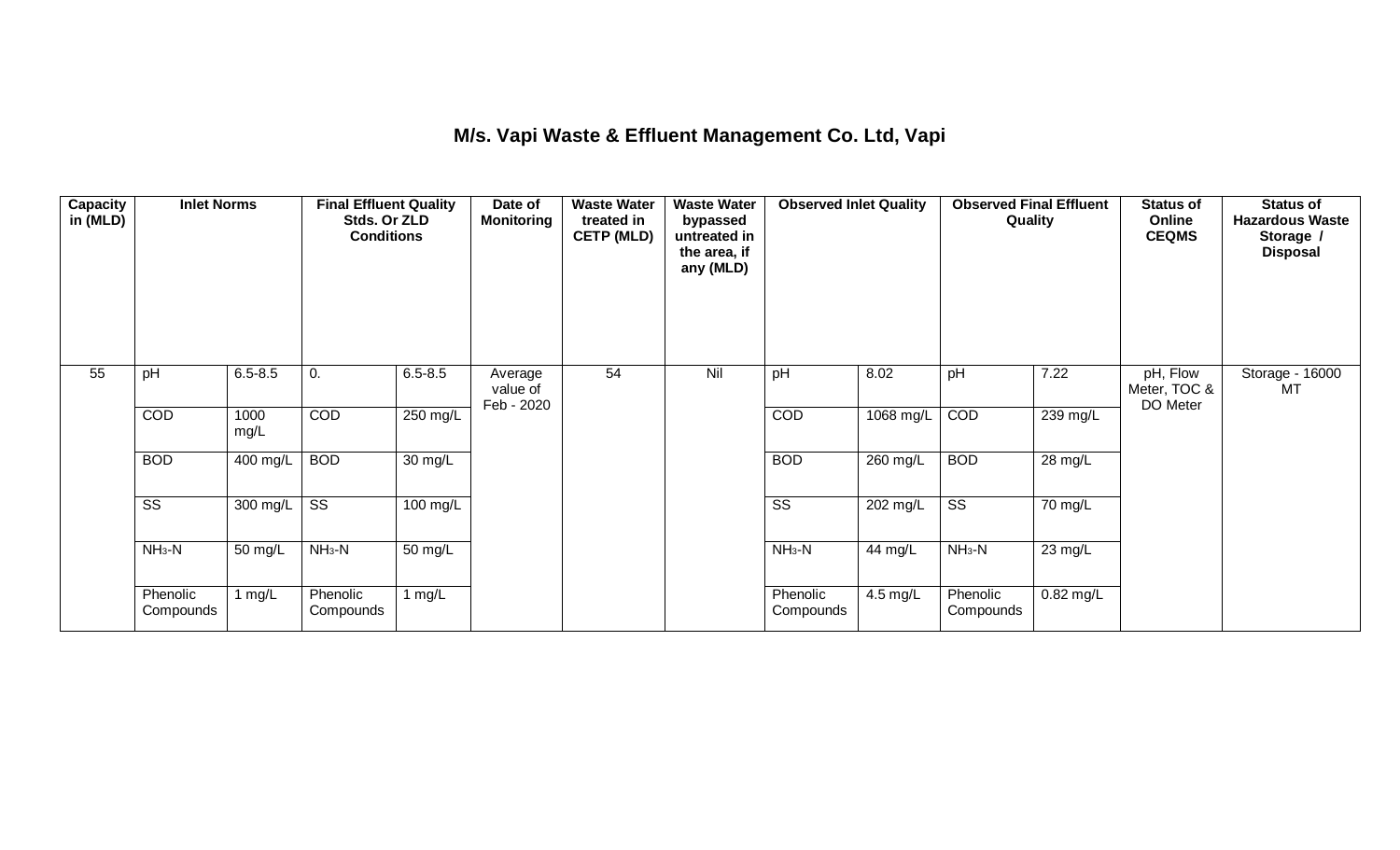### **M/s. Sarigam Clean Initiative (Old Name-Gujarat Industrial Development Corporation), Sarigam**

| Capacity<br>in (MLD) | <b>Inlet Norms</b><br>$6.5 - 8.5$<br>pH         |                       | <b>Final Effluent Quality</b><br>Stds. Or ZLD<br><b>Conditions</b> |             | Date of<br><b>Monitoring</b>      | <b>Waste Water</b><br>treated in<br><b>CETP (MLD)</b> | <b>Waste Water</b><br>bypassed<br>untreated in<br>the area, if<br>any (MLD) | <b>Observed Inlet Quality</b>        |                    | Quality                           |                       | <b>Status of</b><br>Online<br><b>CEQMS</b> | <b>Status of</b><br><b>Hazardous Waste</b><br>Storage /<br><b>Disposal</b> |
|----------------------|-------------------------------------------------|-----------------------|--------------------------------------------------------------------|-------------|-----------------------------------|-------------------------------------------------------|-----------------------------------------------------------------------------|--------------------------------------|--------------------|-----------------------------------|-----------------------|--------------------------------------------|----------------------------------------------------------------------------|
| 12.5                 |                                                 |                       | pH                                                                 | $6.5 - 8.5$ | Average<br>value of<br>Feb - 2020 | 9                                                     | Nil                                                                         | pH                                   | 6.61               | pH                                | 7.18                  | Flow Meter,<br>TOC meter                   | Storage - 150 MT                                                           |
|                      | COD                                             | 1000<br>mg/L          | COD                                                                | 250 mg/L    |                                   |                                                       |                                                                             | COD                                  | $582 \text{ mg/L}$ | COD                               | $\overline{226}$ mg/L |                                            |                                                                            |
|                      | BOD <sub>(3</sub><br>days at<br>$27^{\circ}C$ ) | $\overline{400}$ mg/L | BOD(3)<br>days at<br>$27^{\circ}C$ )                               | $100$ mg/L  |                                   |                                                       |                                                                             | BOD(3)<br>days at<br>$27^{\circ}C$ ) | 168 mg/L           | BOD (3 days<br>at $27^{\circ}$ C) | $27 \text{ mg/L}$     |                                            |                                                                            |
|                      | $\overline{\text{ss}}$                          | 300 mg/L              | $\overline{\text{SS}}$                                             | 100 mg/L    |                                   |                                                       |                                                                             | $\overline{\text{SS}}$               | 316 mg/L           | $\overline{\text{ss}}$            | 88 mg/L               |                                            |                                                                            |
|                      | $NH3-N$                                         | 50 mg/L               | $NH3-N$                                                            | 50 mg/L     |                                   |                                                       |                                                                             | $NH3-N$                              | $21 \text{ mg/L}$  | $NH3-N$                           | 26 mg/L               |                                            |                                                                            |
|                      | Phenolic<br>Compounds                           | 1 $mg/L$              | Phenolic<br>Compounds                                              | 1 $mg/L$    |                                   |                                                       |                                                                             | Phenolic<br>Compounds                | $\overline{2.2}$   | Phenolic<br>Compounds             | 0.25                  |                                            |                                                                            |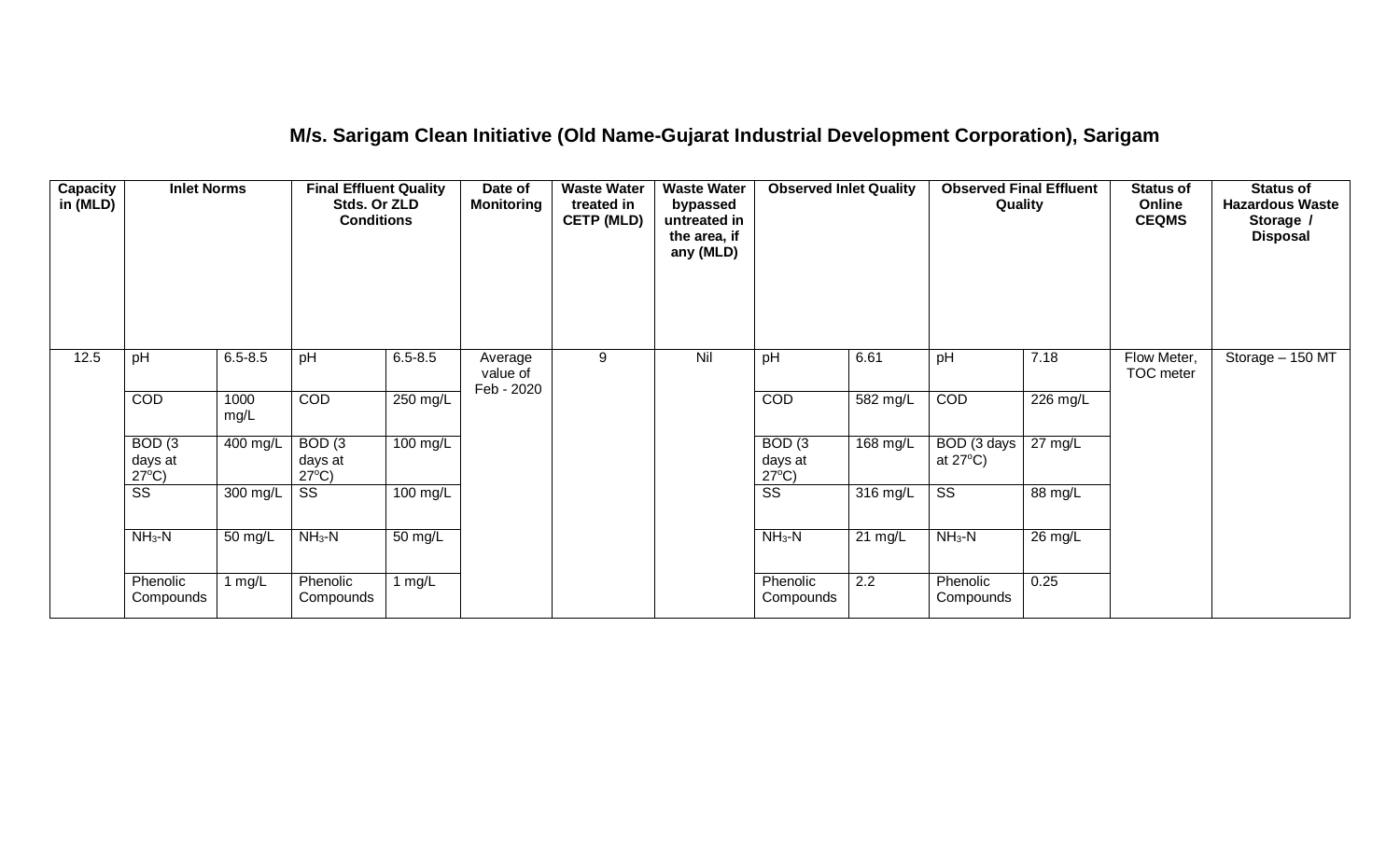## **M/s. Veraval Industries Association, Veraval, Junagadh**

| <b>Capacity</b><br>in (MLD) | <b>Inlet Norms</b>     |                          | <b>Final Effluent Quality</b><br>Stds. Or ZLD<br><b>Conditions</b> |                    | Date of<br><b>Monitoring</b>      | <b>Waste Water</b><br>treated in<br><b>CETP (MLD)</b> | <b>Waste Water</b><br>bypassed<br>untreated in<br>the area, if<br>any (MLD) | <b>Observed Inlet Quality</b> |                          | <b>Observed Final Effluent</b><br>Quality |            | Status of<br>Online<br><b>CEQMS</b> | <b>Status of</b><br><b>Hazardous Waste</b><br>Storage /<br><b>Disposal</b> |
|-----------------------------|------------------------|--------------------------|--------------------------------------------------------------------|--------------------|-----------------------------------|-------------------------------------------------------|-----------------------------------------------------------------------------|-------------------------------|--------------------------|-------------------------------------------|------------|-------------------------------------|----------------------------------------------------------------------------|
| 5                           | pH                     | 5.5 to 9                 | pH                                                                 | 6 to 9             | Average<br>value of<br>Feb - 2020 | 5                                                     | Nil                                                                         | pH                            |                          | pH                                        | 7.62       | ۰.                                  |                                                                            |
|                             | COD                    | 3500<br>mg/L             | COD                                                                | 250 mg/L           |                                   |                                                       |                                                                             | COD                           | $\blacksquare$           | COD                                       | 135 mg/L   |                                     |                                                                            |
|                             | <b>BOD</b>             | 1000<br>mg/L             | <b>BOD</b>                                                         | 100 mg/L           |                                   |                                                       |                                                                             | <b>BOD</b>                    | $\sim$                   | <b>BOD</b>                                | 42 mg/L    |                                     |                                                                            |
|                             | $\overline{\text{ss}}$ | 200 mg/L                 | $\overline{\text{ss}}$                                             | $100 \text{ mg/L}$ |                                   |                                                       |                                                                             | $\overline{\text{ss}}$        | $\blacksquare$           | $\overline{\text{ss}}$                    | $204$ mg/L |                                     |                                                                            |
|                             | $NH3-N$                | 50 mg/L                  | $NH3-N$                                                            | 50 mg/L            |                                   |                                                       |                                                                             | $NH3-N$                       | $\overline{\phantom{a}}$ | $NH3-N$                                   | $185$ mg/L |                                     |                                                                            |
|                             | Phenol                 | $\overline{\phantom{a}}$ | Phenol                                                             | $\sim$             |                                   |                                                       |                                                                             | Phenolic<br>Compounds         | $\sim$                   | Phenolic<br>Compounds                     | $\sim$     |                                     |                                                                            |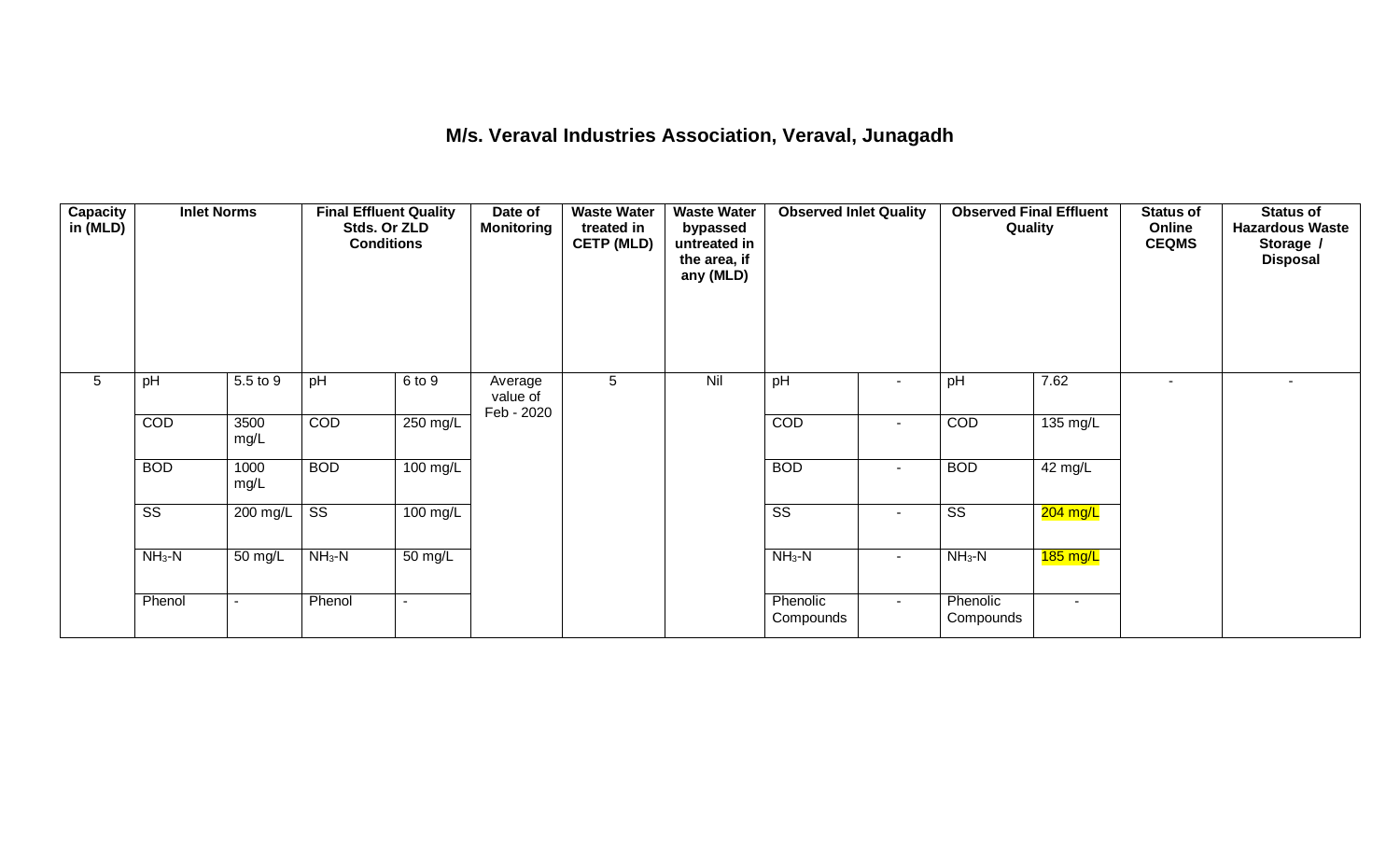## **M/s. Bhatgam Washing Ghat Suddhikaran Yojana Pvt. Ltd., Bhatgam, Rajkot**

| <b>Capacity</b><br>in (MLD) | <b>Inlet Norms</b>     |              | <b>Final Effluent Quality</b><br>Stds. Or ZLD<br><b>Conditions</b> |                      | Date of<br><b>Monitoring</b>      | <b>Waste Water</b><br>treated in<br><b>CETP (MLD)</b> | <b>Waste Water</b><br>bypassed<br>untreated in<br>the area, if<br>any (MLD) | <b>Observed Inlet Quality</b> |                    | <b>Observed Final Effluent</b><br>Quality |            | <b>Status of</b><br>Online<br><b>CEQMS</b> | Status of<br><b>Hazardous Waste</b><br>Storage /<br><b>Disposal</b> |
|-----------------------------|------------------------|--------------|--------------------------------------------------------------------|----------------------|-----------------------------------|-------------------------------------------------------|-----------------------------------------------------------------------------|-------------------------------|--------------------|-------------------------------------------|------------|--------------------------------------------|---------------------------------------------------------------------|
| $\overline{30}$             | pH                     | $10.5 - 12$  | pH                                                                 | $6.5 - 9$            | Average<br>value of<br>Feb - 2020 | 10                                                    | Nil                                                                         | pH                            | 10.79              | pH                                        | 8.01       | pH, Flow<br>meter, SS,<br>Color, MLSS,     |                                                                     |
|                             | COD                    | 1000<br>mg/L | COD                                                                | $100$ mg/L           |                                   |                                                       |                                                                             | COD                           | 402 mg/L           | COD                                       | 193 mg/L   | <b>COD</b>                                 |                                                                     |
|                             | <b>BOD</b>             | 350 mg/L     | <b>BOD</b>                                                         | $\overline{30}$ mg/L |                                   |                                                       |                                                                             | <b>BOD</b>                    | $125 \text{ mg/L}$ | <b>BOD</b>                                | 42 mg/L    |                                            |                                                                     |
|                             | $\overline{\text{ss}}$ | 2000<br>mg/L | $\overline{\text{ss}}$                                             | $100$ mg/L           |                                   |                                                       |                                                                             | $\overline{\text{ss}}$        | 290 mg/L           | $\overline{\text{SS}}$                    | $246$ mg/L |                                            |                                                                     |
|                             | $NH3-N$                | 75 mg/L      | $NH3-N$                                                            | 50 mg/L              |                                   |                                                       |                                                                             | $NH3-N$                       | 44 mg/L            | $NH3-N$                                   | 1 $mg/L$   |                                            |                                                                     |
|                             | Phenolic<br>Compounds  | 5 mg/L       | Phenolic<br>Compounds                                              | 1 mg/L               |                                   |                                                       |                                                                             | Phenolic<br>Compounds         | $\sim$             | Phenolic<br>Compounds                     | $\sim$     |                                            |                                                                     |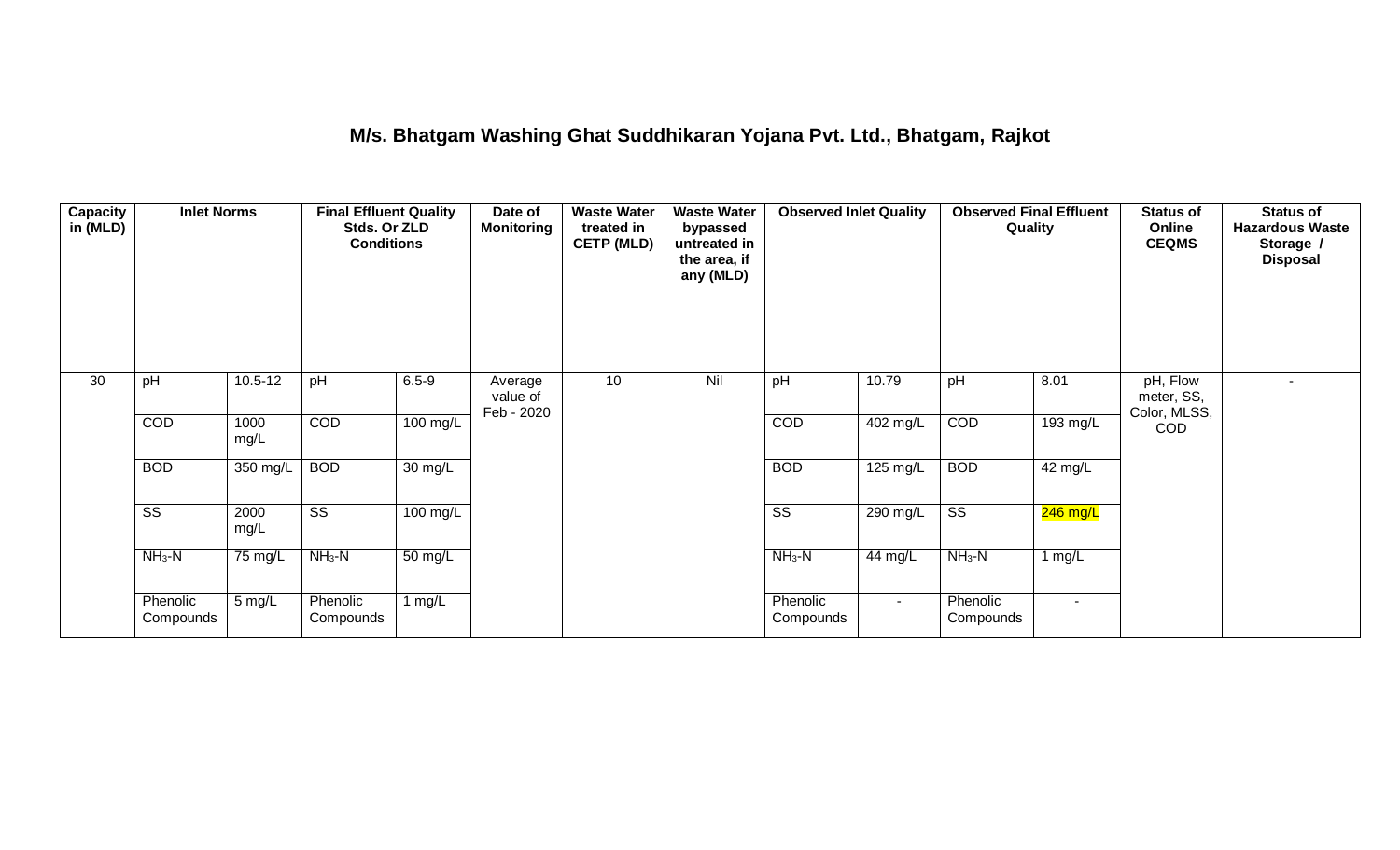## **M/s. Jetpur Dyeing & Printing Association, Jetpur, Rajkot**

| <b>Capacity</b><br>in (MLD) | <b>Inlet Norms</b>     |                      | <b>Final Effluent Quality</b><br>Stds. Or ZLD<br><b>Conditions</b> |                       | Date of<br><b>Monitoring</b>   | <b>Waste Water</b><br>treated in<br><b>CETP (MLD)</b> | <b>Waste Water</b><br>bypassed<br>untreated in<br>the area, if<br>any (MLD) | <b>Observed Inlet Quality</b> |                          | <b>Observed Final Effluent</b><br>Quality |                | <b>Status of</b><br>Online<br><b>CEQMS</b> | Status of<br><b>Hazardous Waste</b><br>Storage /<br><b>Disposal</b> |
|-----------------------------|------------------------|----------------------|--------------------------------------------------------------------|-----------------------|--------------------------------|-------------------------------------------------------|-----------------------------------------------------------------------------|-------------------------------|--------------------------|-------------------------------------------|----------------|--------------------------------------------|---------------------------------------------------------------------|
| 10.00                       | pH                     | $10.5 - 12.0$        | pH                                                                 | $6.5 - 9$             | No<br>sampling in<br>the month | 7.00                                                  | Nil                                                                         | pH                            | $\overline{\phantom{0}}$ | pH                                        |                | pH, Flow<br>meter                          | Storage - 6 MT                                                      |
|                             | COD                    | 1000<br>mg/L         | COD                                                                | $250 \text{ mg/L}$    | of Feb-2020                    |                                                       |                                                                             | COD                           | $\blacksquare$           | COD                                       | $\blacksquare$ |                                            |                                                                     |
|                             | <b>BOD</b>             | 350 mg/L             | <b>BOD</b>                                                         | $100$ mg/L            |                                |                                                       |                                                                             | <b>BOD</b>                    | $\overline{\phantom{a}}$ | <b>BOD</b>                                | $\sim$         |                                            |                                                                     |
|                             | $\overline{\text{ss}}$ | 2000<br>mg/L         | $\overline{\text{ss}}$                                             | $\overline{100}$ mg/L |                                |                                                       |                                                                             | $\overline{\text{ss}}$        | $\blacksquare$           | $\overline{\text{ss}}$                    | $\blacksquare$ |                                            |                                                                     |
|                             | $NH3-N$                | $\overline{7}5$ mg/L | $NH3-N$                                                            | $50 \text{ mg/L}$     |                                |                                                       |                                                                             | $NH3-N$                       | $\sim$                   | $NH3-N$                                   | $\sim$         |                                            |                                                                     |
|                             | Phenolic<br>Compounds  | 5 mg/L               | Phenolic<br>Compounds                                              | 1 $mg/L$              |                                |                                                       |                                                                             | Phenolic<br>Compounds         | $\sim$                   | Phenolic<br>Compounds                     | $\blacksquare$ |                                            |                                                                     |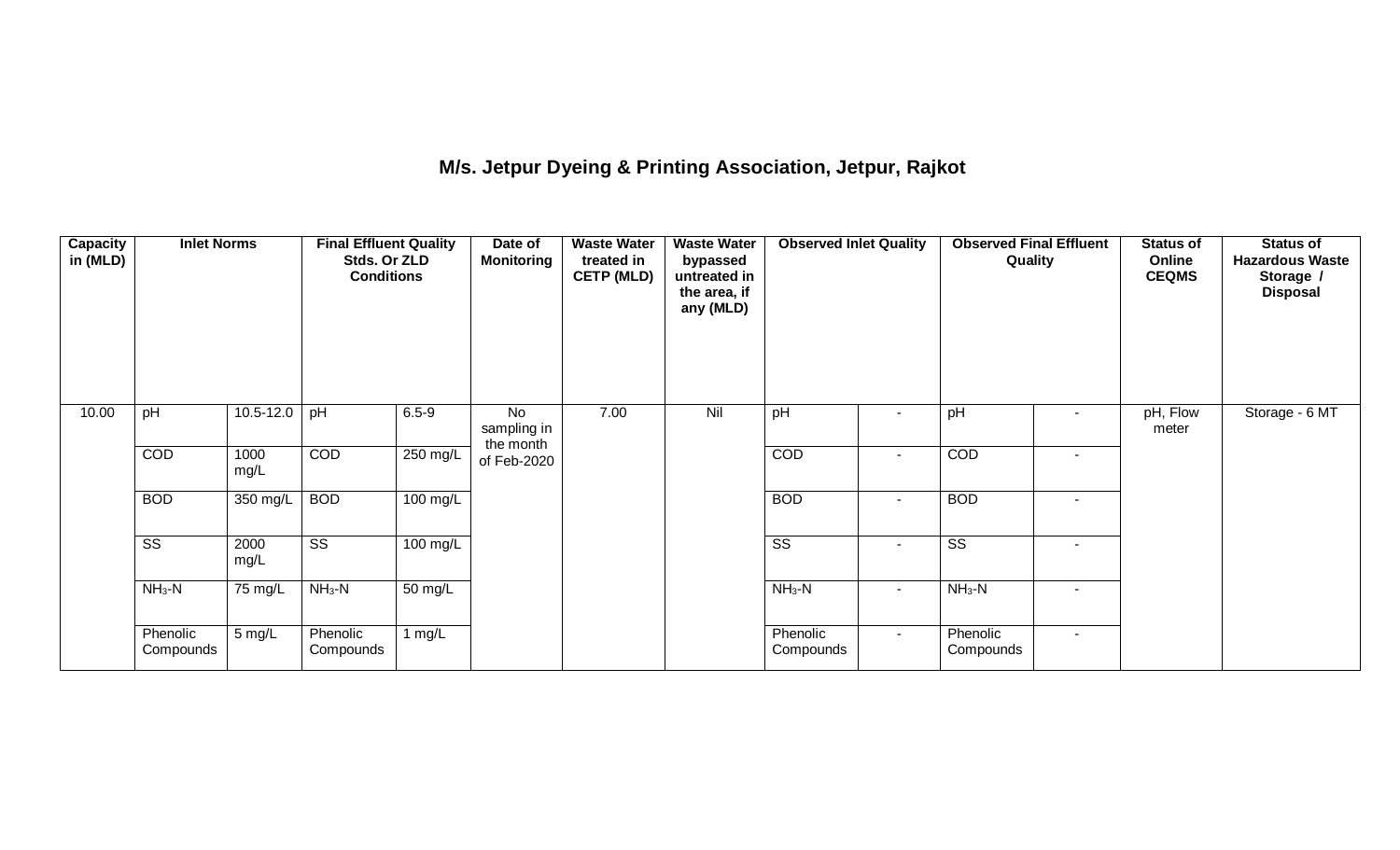### **M/s. Shri Dhareshwar GIDC Vistar Association,Dhareshwar, Rajkot**

| <b>Capacity</b><br>in (MLD) | <b>Inlet Norms</b><br>pH<br>$10.5 - 12$ |                   | <b>Final Effluent Quality</b><br>Stds. Or ZLD<br><b>Conditions</b> |                      | Date of<br><b>Monitoring</b>      | <b>Waste Water</b><br>treated in<br><b>CETP (MLD)</b> | <b>Waste Water</b><br>bypassed<br>untreated in<br>the area, if<br>any (MLD) | <b>Observed Inlet Quality</b> |           |                        | <b>Observed Final Effluent</b><br>Quality | <b>Status of</b><br>Online<br><b>CEQMS</b> | <b>Status of</b><br><b>Hazardous Waste</b><br>Storage /<br><b>Disposal</b> |
|-----------------------------|-----------------------------------------|-------------------|--------------------------------------------------------------------|----------------------|-----------------------------------|-------------------------------------------------------|-----------------------------------------------------------------------------|-------------------------------|-----------|------------------------|-------------------------------------------|--------------------------------------------|----------------------------------------------------------------------------|
| 0.09                        |                                         |                   | pH                                                                 | 6.5 to 9             | Average<br>value of<br>Feb - 2020 | 0.09                                                  | Nil                                                                         | pH                            | 6.60      | pH                     | 6.55                                      | pH, Flow<br>Meter                          | Storage - 4 MT<br>Disposal - 11 MT                                         |
|                             | COD                                     | 1000<br>mg/L      | COD                                                                | $100$ mg/L           |                                   |                                                       |                                                                             | COD                           | 1073 mg/L | COD                    | $353$ mg/L                                |                                            |                                                                            |
|                             | <b>BOD</b>                              | 350 mg/L          | <b>BOD</b>                                                         | $\overline{30}$ mg/L |                                   |                                                       |                                                                             | <b>BOD</b>                    | 314 mg/L  | <b>BOD</b>             | $101$ mg/L                                |                                            |                                                                            |
|                             | $\overline{\text{ss}}$                  | 2000<br>mg/L      | $\overline{\text{ss}}$                                             | 100 mg/L             |                                   |                                                       |                                                                             | $\overline{\text{ss}}$        | 338 mg/L  | $\overline{\text{ss}}$ | 94 mg/L                                   |                                            |                                                                            |
|                             | $NH3-N$                                 | $75 \text{ mg/L}$ | $NH3-N$                                                            | $\overline{50}$ mg/L |                                   |                                                       |                                                                             | $NH3-N$                       | $9$ mg/L  | $NH3-N$                | $26 \text{ mg/L}$                         |                                            |                                                                            |
|                             | Phenolic<br>Compounds                   | 5 mg/L            | Phenolic<br>Compounds                                              | 1 $mg/L$             |                                   |                                                       |                                                                             | Phenolic<br>Compounds         | $\sim$    | Phenolic<br>Compounds  | $\sim$                                    |                                            |                                                                            |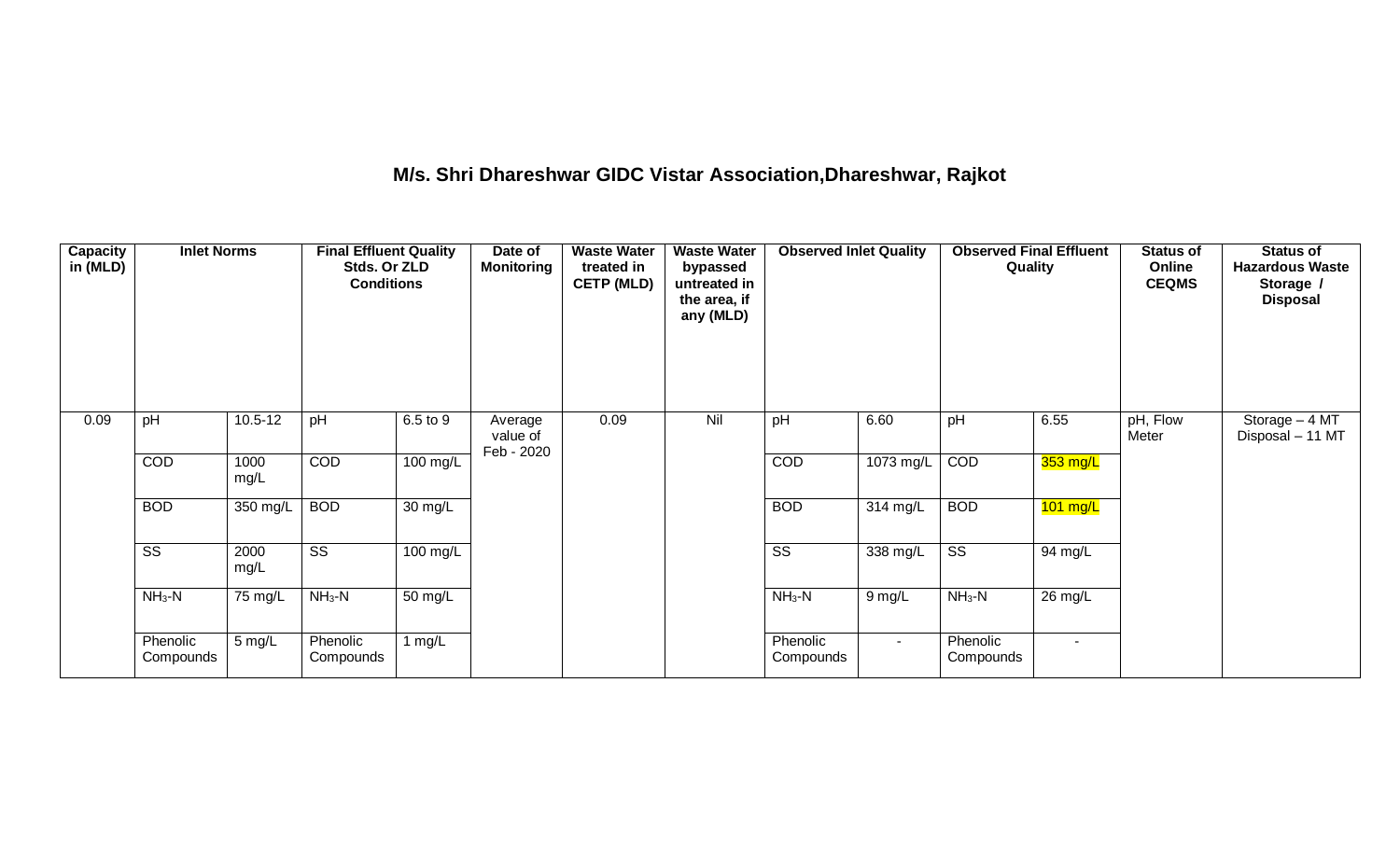## **M/s. Jay Khodiyar Enviro-Technologies Pvt. Ltd., Rajkot**

| <b>Capacity</b><br>in (MLD) | <b>Inlet Norms</b><br>pH<br>Up to $5$ |          | <b>Final Effluent Quality</b><br>Stds. Or ZLD<br><b>Conditions</b> |                      | Date of<br><b>Monitoring</b>      | <b>Waste Water</b><br>treated in<br><b>CETP (MLD)</b> | <b>Waste Water</b><br>bypassed<br>untreated in<br>the area, if<br>any (MLD) | <b>Observed Inlet Quality</b> |                   | <b>Observed Final Effluent</b><br>Quality |            | <b>Status of</b><br>Online<br><b>CEQMS</b> | Status of<br><b>Hazardous Waste</b><br>Storage /<br><b>Disposal</b> |
|-----------------------------|---------------------------------------|----------|--------------------------------------------------------------------|----------------------|-----------------------------------|-------------------------------------------------------|-----------------------------------------------------------------------------|-------------------------------|-------------------|-------------------------------------------|------------|--------------------------------------------|---------------------------------------------------------------------|
| 0.025                       |                                       |          | pH                                                                 | 6.5 to 8.5           | Average<br>value of<br>Feb - 2020 | 0.013                                                 | Nil                                                                         | pH                            | 2.45              | pH                                        | 8.02       | $\sim$                                     | Storage - 7 MT                                                      |
|                             | COD                                   | 250 mg/L | COD                                                                | 100 mg/L             |                                   |                                                       |                                                                             | COD                           | $15 \text{ mg/L}$ | COD                                       | 7 mg/L     |                                            |                                                                     |
|                             | <b>BOD</b>                            | 100 mg/L | <b>BOD</b>                                                         | $\overline{30}$ mg/L |                                   |                                                       |                                                                             | <b>BOD</b>                    | $3$ mg/L          | <b>BOD</b>                                | $2$ mg/L   |                                            |                                                                     |
|                             | $\overline{\text{ss}}$                | 250 mg/L | $\overline{\text{ss}}$                                             | $100 \text{ mg/L}$   |                                   |                                                       |                                                                             | $\overline{\text{ss}}$        | 74 mg/L           | $\overline{\text{SS}}$                    | 48 mg/L    |                                            |                                                                     |
|                             | $NH3-N$                               | ٠        | $NH3-N$                                                            | $\overline{50}$ mg/L |                                   |                                                       |                                                                             | $NH3-N$                       | $2$ mg/L          | $NH3-N$                                   | $1$ mg/L   |                                            |                                                                     |
|                             | Phenolic<br>Compounds                 |          | Phenolic<br>Compounds                                              | 1 $mg/L$             |                                   |                                                       |                                                                             | Phenolic<br>Compounds         | <b>BDL</b>        | Phenolic<br>Compounds                     | <b>BDL</b> |                                            |                                                                     |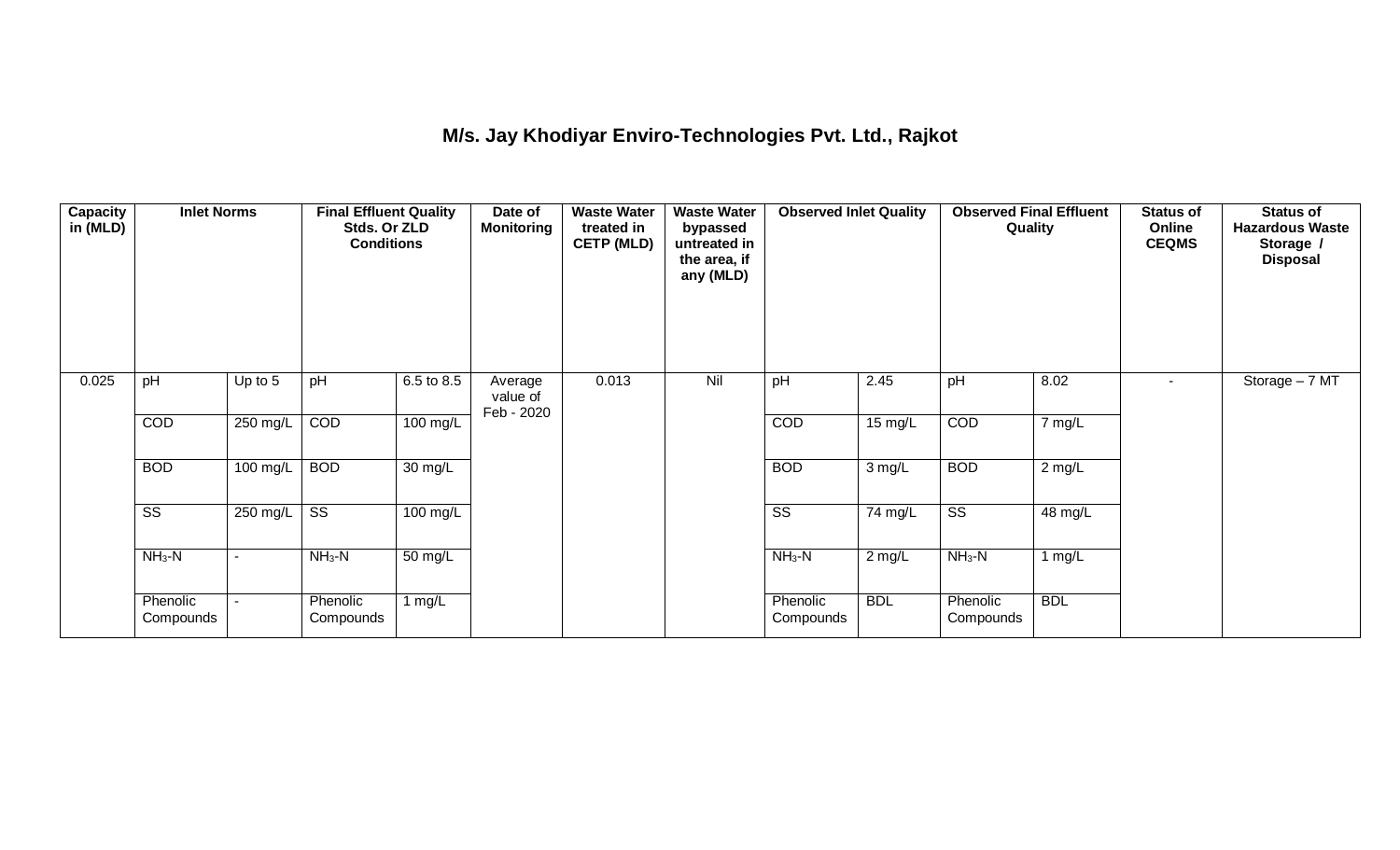### **M/s. Kalol GIDC Industries Association, Kadi, Gandhinagar**

| <b>Capacity</b><br>in (MLD) | <b>Inlet Norms</b><br>6.5 to 8.5<br>pH |                      | <b>Final Effluent Quality</b><br>Stds. Or ZLD<br><b>Conditions</b> |                       | Date of<br><b>Monitoring</b>      | <b>Waste Water</b><br>treated in<br><b>CETP (MLD)</b> | <b>Waste Water</b><br>bypassed<br>untreated in<br>the area, if<br>any (MLD) | <b>Observed Inlet Quality</b> |                          | <b>Observed Final Effluent</b><br>Quality |            | <b>Status of</b><br>Online<br><b>CEQMS</b> | <b>Status of</b><br><b>Hazardous Waste</b><br>Storage /<br><b>Disposal</b> |
|-----------------------------|----------------------------------------|----------------------|--------------------------------------------------------------------|-----------------------|-----------------------------------|-------------------------------------------------------|-----------------------------------------------------------------------------|-------------------------------|--------------------------|-------------------------------------------|------------|--------------------------------------------|----------------------------------------------------------------------------|
| 0.35                        |                                        |                      | pH                                                                 | 6.5 to 8.5            | Average<br>value of<br>Feb - 2020 | 0.35                                                  | Nil                                                                         | pH                            | $\blacksquare$           | pH                                        | 7.75       | $\overline{\phantom{0}}$                   | Storage - 50 MT                                                            |
|                             | COD                                    | 2000<br>mg/L         | COD                                                                | 250 mg/L              |                                   |                                                       |                                                                             | COD                           | $\blacksquare$           | COD                                       | 232 mg/L   |                                            |                                                                            |
|                             | <b>BOD</b>                             | 700 mg/L             | <b>BOD</b>                                                         | $100 \text{ mg/L}$    |                                   |                                                       |                                                                             | <b>BOD</b>                    | $\sim$                   | <b>BOD</b>                                | 58 mg/L    |                                            |                                                                            |
|                             | $\overline{\text{SS}}$                 |                      | $\overline{\text{ss}}$                                             | $\overline{100}$ mg/L |                                   |                                                       |                                                                             | $\overline{\text{ss}}$        | $\overline{\phantom{a}}$ | $\overline{\text{ss}}$                    | 82 mg/L    |                                            |                                                                            |
|                             | $NH3-N$                                | $\overline{50}$ mg/L | $NH3-N$                                                            | $50 \text{ mg/L}$     |                                   |                                                       |                                                                             | $NH3-N$                       | $\sim$                   | $NH3-N$                                   | $9$ mg/L   |                                            |                                                                            |
|                             | Phenolic<br>Compounds                  |                      | Phenolic<br>Compounds                                              | 1 $mg/L$              |                                   |                                                       |                                                                             | Phenolic<br>Compounds         | $\sim$                   | Phenolic<br>Compounds                     | <b>BDL</b> |                                            |                                                                            |